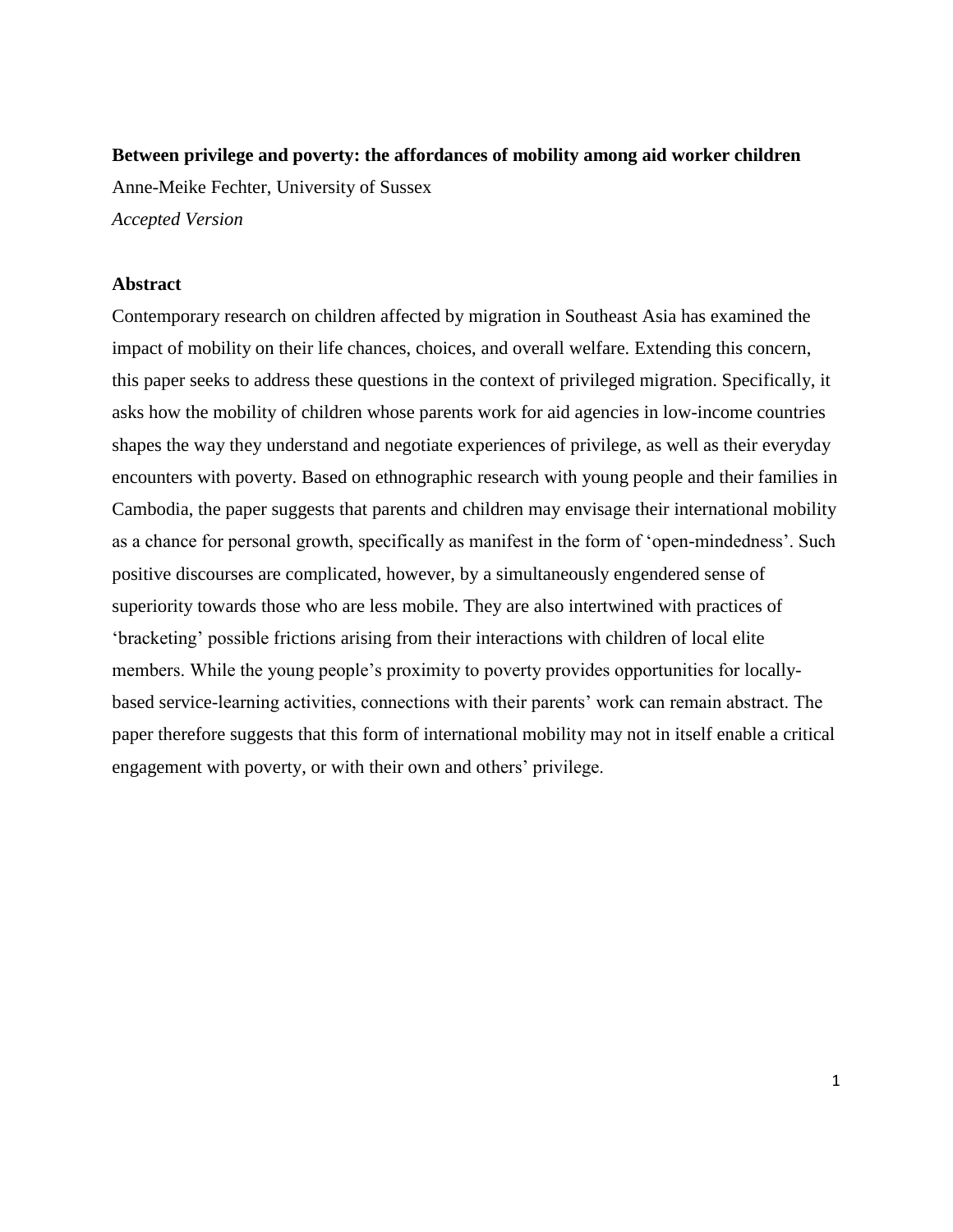### **Between privilege and poverty: the affordances of mobility among aid worker children**

Among the migratory flows and movements of people within and across the Asia Pacific region, a long-established, if less visible group are professionals who work for international aid agencies. These professionals are often part of mobile families where one or both parents are employed in the development sector, and whose work involves sustained periods of time spent living outside of their country of origin. In contrast to humanitarian emergency and relief staff, whose duty stations are often considered incompatible with accompanying family members and children, these development workers' contracts may enable them to remain in one place for between 3-5 years and occasionally longer, and which are therefore suitable for families with school-age children. Considering them as privileged labour migrants or mobile professionals insofar as they move for work-related reasons<sup>i</sup>, I suggest that the study of children and young people who are part of these families can provide innovative and critical perspectives on experiences and practices related to privilege and difference in the context of transnational mobility.

I suggest that the situation of aid worker children provides an apt case to explore in what ways their mobility may produce particular attitudes towards privilege, poverty, and negotiating their position in relation to both. The key questions driving this paper are, in the first instance, how their exposure to a range of countries is indeed fostering an 'open-mindedness', and to consider this in the context of their interactions with local populations in Cambodia, as well as their home countries. Secondly, the paper asks how this manifests itself in their handling of 'difference' among their school peers. The suggestion is that rather than cultural or national difference, socioeconomic difference and possibly associated value disparities are more significant than hitherto recognised, and may lead to practices of 'blocking out' instead of open engagement. Finally, the question is raised in what way, if at all, being a highly mobile aid worker child makes any difference to how they relate to instances of poverty- or why, indeed, it should. I suggest that while they constitute a marginal demographic, the insights offered by their positionality resonate beyond their immediate group, and speak to wider concerns regarding the chances and challenges posed by transnational mobility in an increasingly interconnected and unequal world.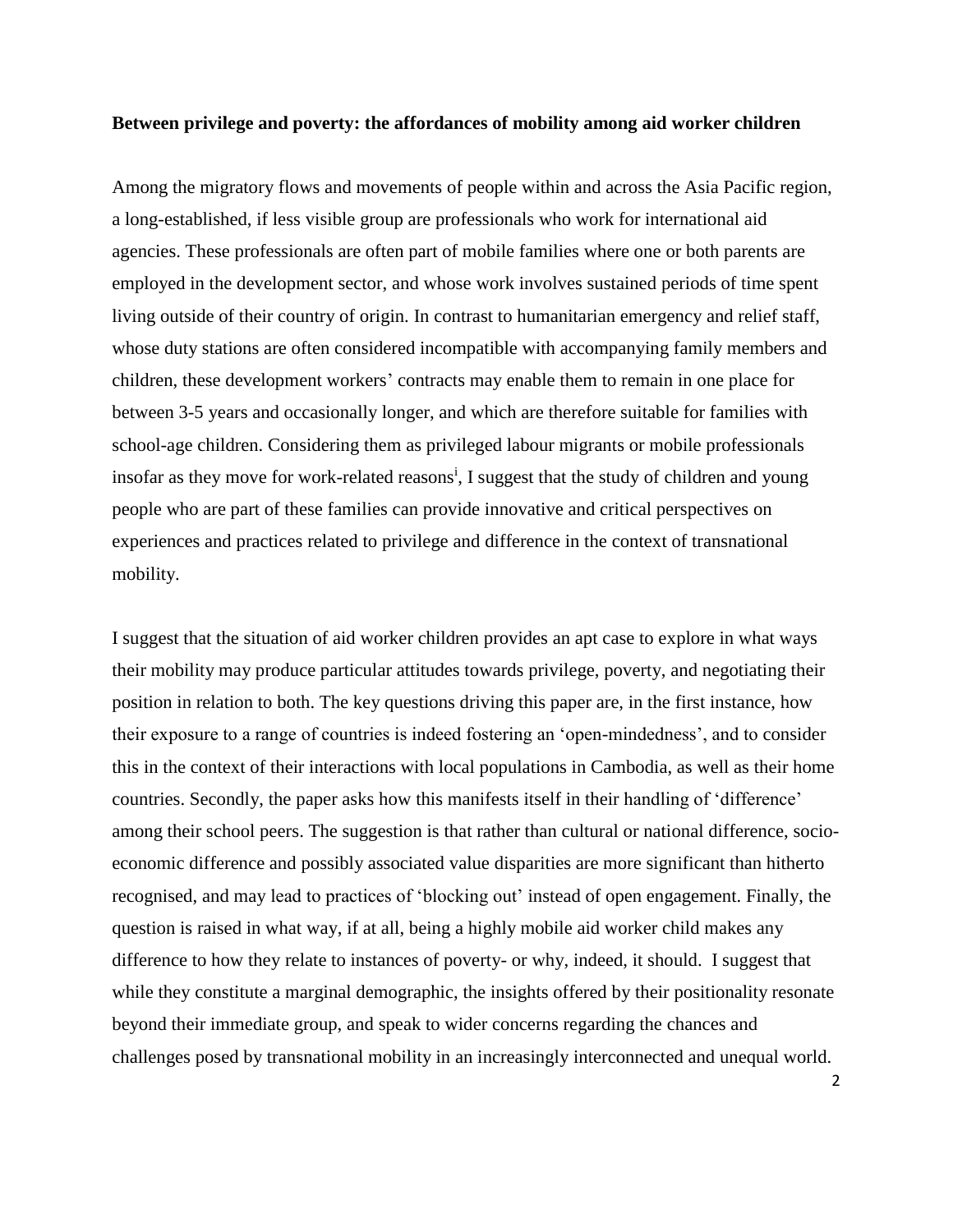The mobility brought about by their parents' careers is in many ways considered a unique opportunity for personal growth. As Fedorak sums up, 'living abroad is a rewarding experience, tapping into an individual's resourcefulness, adaptability, and sense of self' (2013: 118). Even though some of its possible negative consequence are acknowledged, such as a lack of 'roots' in a particular territory (Stevenson-Moessner 2014, Sichel 2011), the existing literature on internationally mobile young people also emphasizes the potential benefits to be reaped from such an upbringing (Lam and Selmer 2004). This positive discourse holds also for aid worker children. Elisa Pepall, in one of the few studies focusing on aid worker families, finds that 'in terms of potential rewards from living abroad, almost all informants identified the "fantastic opportunity to be exposed" to alternate cultures and worldviews', which was especially true for children (Pepall 2014:185; Pepall 2012). Yet at the same time - and this holds even more so for aid worker children, given that their parents are often based in low-income countries - this mobility also brings them in daily contact with manifestations of inequality and poverty. This situation offers the opportunity to ask how they experience the tensions arising from this constellation, and more generally to examine in what ways - if at all - the assumed potential for personal growth is being realized in the ways espoused in the academic literature as well as by parents, schools, and young people themselves.

The material which this paper draws on was gathered during several periods of fieldwork in Cambodia between 2010 and 2015, in the context of a broader research project on international aid workers in Cambodia<sup>ii</sup>. Cambodia was chosen as a fieldsite because it ranks among the poorest countries in Southeast Asia, and has been receiving substantial amounts of foreign aid. It therefore features a high concentration of aid agencies, including international NGOs, multilateral and philantropic organisations, with corresponding high numbers of foreign staff. Partly in this context, the number of international schools in Cambodia has also risen steadily. I interacted with students, staff members and parents of several of these schools; however, in order to preserve anonymity, I do not provide more specific information on their profiles. While they are run by a mixture of non-profit bodies and commercial providers, they all charge substantial amounts of fees, which are often only affordable to aid worker children if paid for, or subsidised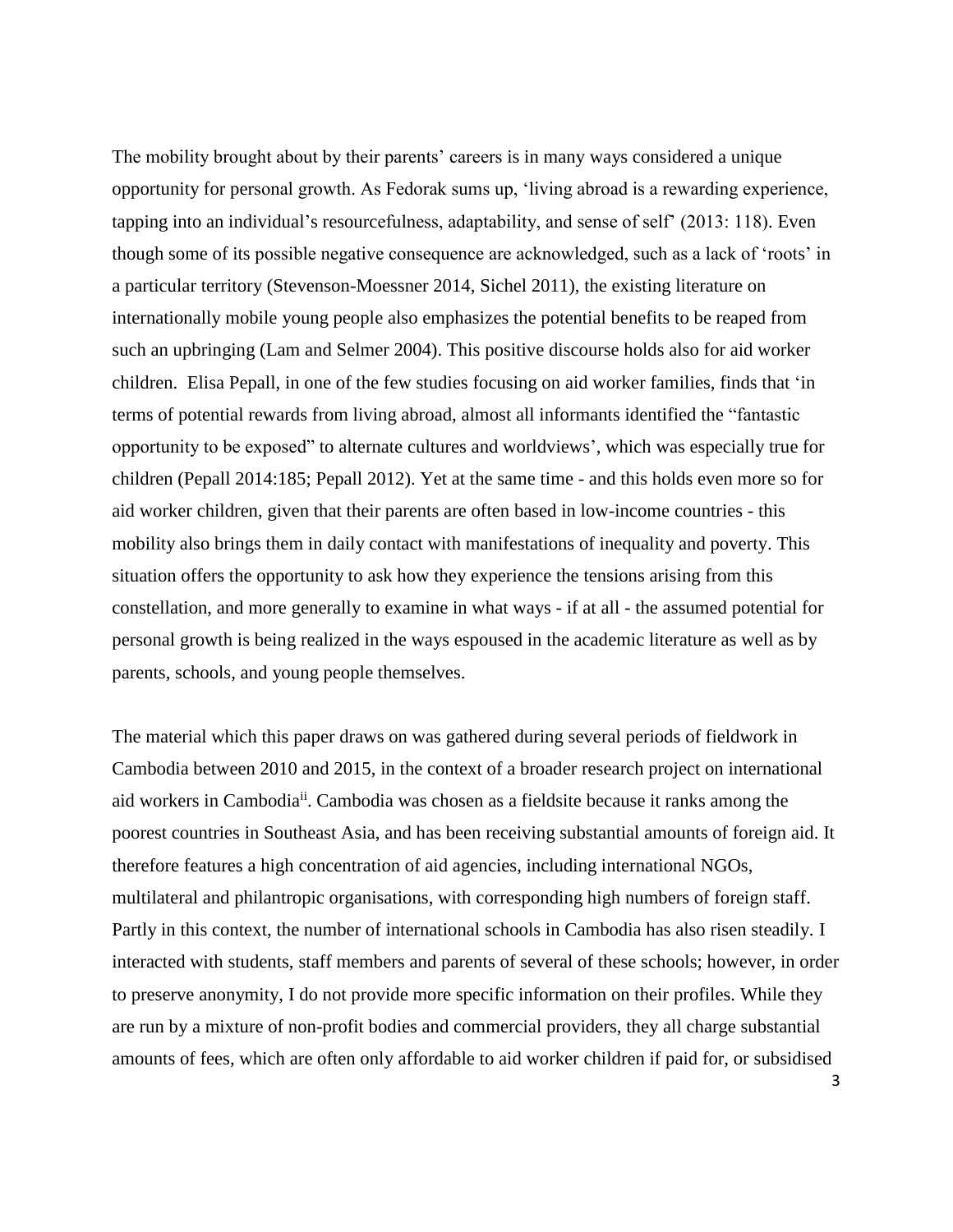by their employer. Phnom Penh now boasts a number of developments such as Western-style accommodation, medical facilities, malls, restaurants and bars, and thus provides what is considered an 'adequate' infrastructure for internationally posted families. The kind of aid workers whom I interviewed for this study were typically employed on mid-to high-level positions with international agencies, working on issues such as decentralisation, good governance, health, private sector development and land rights. While these positions often necessitate regional travel, they were typically office- rather than field-based.

My contact with aid worker children was initially facilitated by interviewing their parents about their work. Through networking and small-scale snowballing, I had formal and informal conversations, as well as one group discussion with 11 current, and several ex-students of international schools in Cambodia. Their ages ranged from 14 to 17 years, while the majority (eight) of those interviewed were in grade 10 or 11. They comprised six female and five male students. They were approached on the basis of having had more than two years' experience of international schools in Cambodia; all of them had moved at least once, usually more often. The age range was chosen as these students were actively reflecting on their life circumstances and future plans, as well as being old enough to have participated in the volunteering programmes offered by their schools. Their nationalities included North American, Australian, European and Asian countries. In addition to the students, I had in-depth conversations with some of their parents; with four staff members of different NGOs who work with international schools; and two teachers who facilitate community activities at their respective schools. While I draw on their views below, the main focus was on the experiences of the students themselves. Names, details and school profiles have been either withheld or anonymised to protect confidentiality.

### **Privileged Mobility and 'Open-Mindedness'**

Arguably the most prominent and efficacious paradigm within academia, schools, and families describing the outcomes of a privileged mobile upbringing is the notion of the 'third culture kid' (TCK). Coined in the late 1970s by the sociologist Ruth Useem, the term was originally devised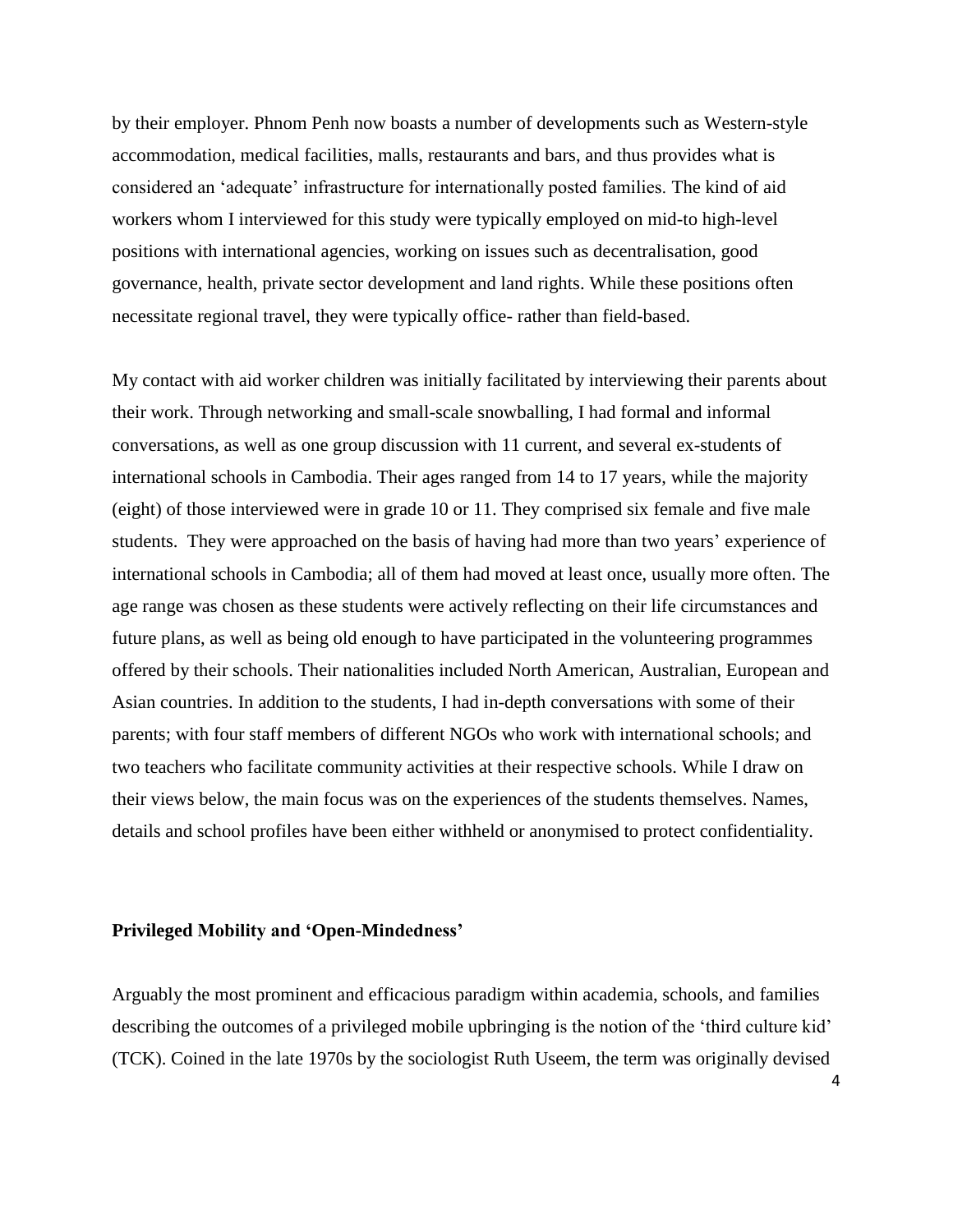to describe the particular characteristics of children with mobile lifestyles as a consequence of their parents' careers. In the first instance, this specifically referred to Americans working abroad in the military, diplomatic and corporate sectors (Pollock and van Reken 2001), and has gained much wider currency since. While the merits and shortcomings of this paradigm have been widely discussed (eg Tanu 2014, and introduction to this volume), the aspect I want to draw out here relates to the unique possibilities offered to these young people as a result of their mobility with regard to their personal growth, and the 'open-mindedness' which is often assumed to arise from their mobility. It is worth stating that the term used in business and management studies, as well as education research is 'international mindedness' (Ellwood and Davis 2009). This concept is underpinned, as Langford states, by the idea that 'life abroad has enhanced the ability of Global Nomads to understand differences in values and issues between people of diverse backgrounds' (1998:35). Among my informants however, the most commonly used term was 'open-mindedness', attributed to themselves and their peers. In the following, I therefore use this emic term as an object to be interrogated, rather than an analytical category itself. It is worth noting that 'international-mindedness' features prominently not just in the popular literature as one of the hallmarks of the 'third culture kid', but is represented as one key outcome of an international school education, and as such is espoused on school websites, mission statements and curricula (see Tamateaa, Hardya & Ninnesa 2008 for a critical analysis). Further - and arguably partly as a result of such promotional discourses - the trope of 'open-mindedness' also is widely utilized among educators, parents, and children themselves.

In my conversations with students whose parents worked in the aid sector, the characteristics of being 'open-minded' as a result of a mobile upbringing was a recurrent feature. I spoke about this with Tim and Sophia, both in grade 11, whose parents were Australian and American nationals respectively. Asked about the possible advantages of such high mobility, Sophia thought that *'it makes you a better person… you have more respect for people. You've got less stereotypes- you're so open-minded',* while Tim added with a laugh, *'the lifestyle flows really well. I just can't imagine being in one place for ten years.'* Neither of them considered a sedentary life desirable, and both were keen to enable this mobility for their own future children,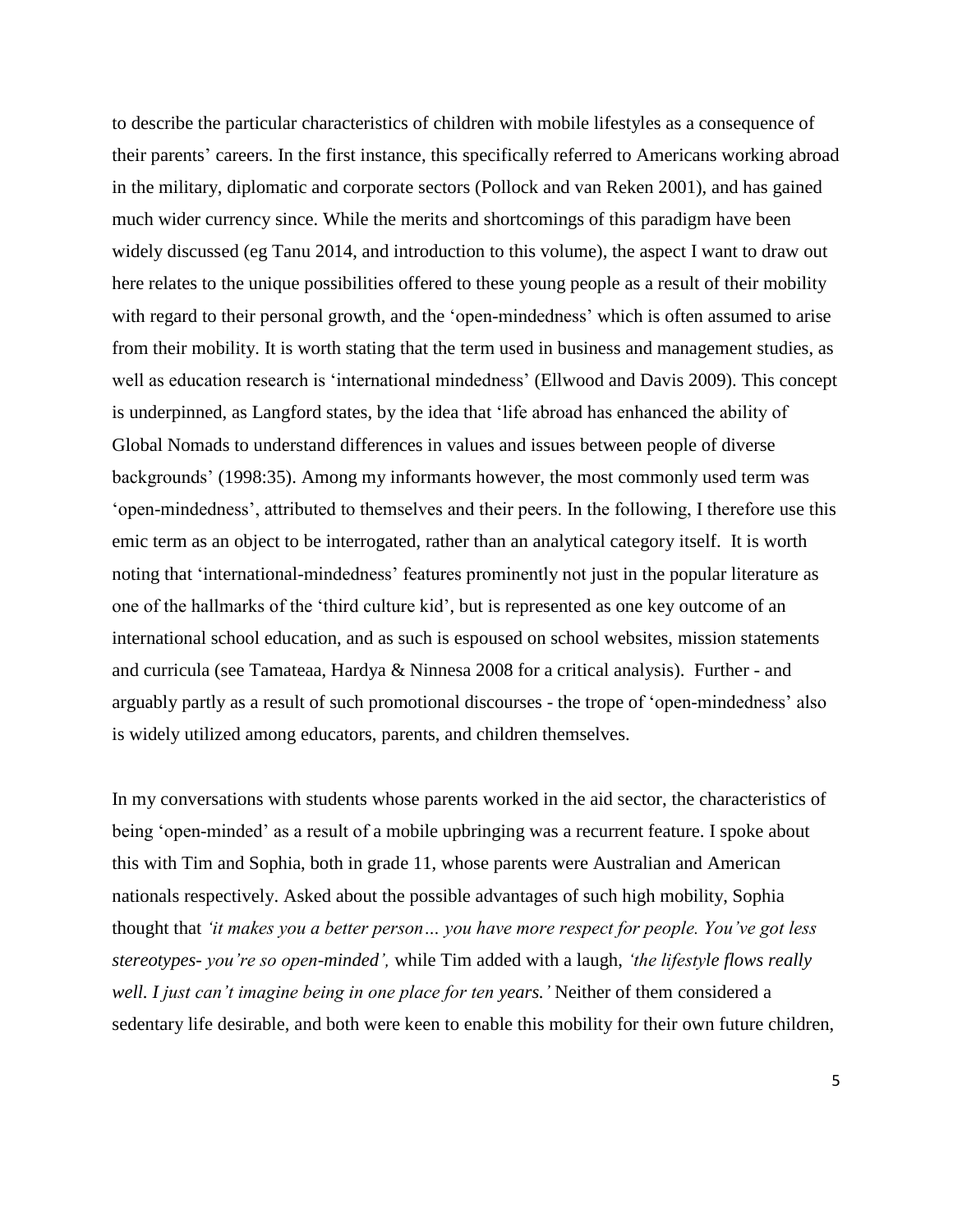partly because this would bestow them with precisely this openness. As Sophia put it, *'When I have a family, I want them to live abroad. So they get the same open-mindedness that we've got'.*

Asked about any possible negative aspects, Sophia was quick to emphasise that, *'the downsides are weighed up though... you grow into a better person. I feel like I can connect to TCKs a lot more than to FCKs<sup>1</sup>*. A closer look at Sophia's comments, however, reveals a more ambiguous reality underlying the discourse of openness. While existing literature demonstrates the strong affinity that self-identified TCKs experience with other TCKs, rather than with those whom they call 'First Culture Kids' (Langford 1998), I suggest that the open-mindedness afforded by this kind of mobility can be laced with a sense of superiority. This becomes evident in Tim's account:

*'I think being an international child makes you more… superior. People raised in specific cultures - they have so many stereotypes. I feel superior to these people… or more like, privileged. Because I know so much more about the world'* 

Similarly, Sophia felt that being open-minded enabled a more forgiving attitude towards other people's shortcomings in this respect: *'people who live in small towns- I feel so sorry for them! I respect them for not being bored… they are blind, basically. And if they behaved in a nasty way, that would be because of their narrowmindedness'.* By way of illustration, she recounted the following situation:

*'we* [at the international school] *had this link with a small town in the US- they made a video where they asked us questions. They were just so ignorant. Like they asked us if Cambodia was where the Great Wall of China was. Did we have phones, did we live in mudhuts... They were so ignorant, it was hilarious. I mean such closed-mindedness! They just don't have the same perspectives that we do'.*

l

<sup>1</sup> FCK is an acronym for 'First Culture Kid'.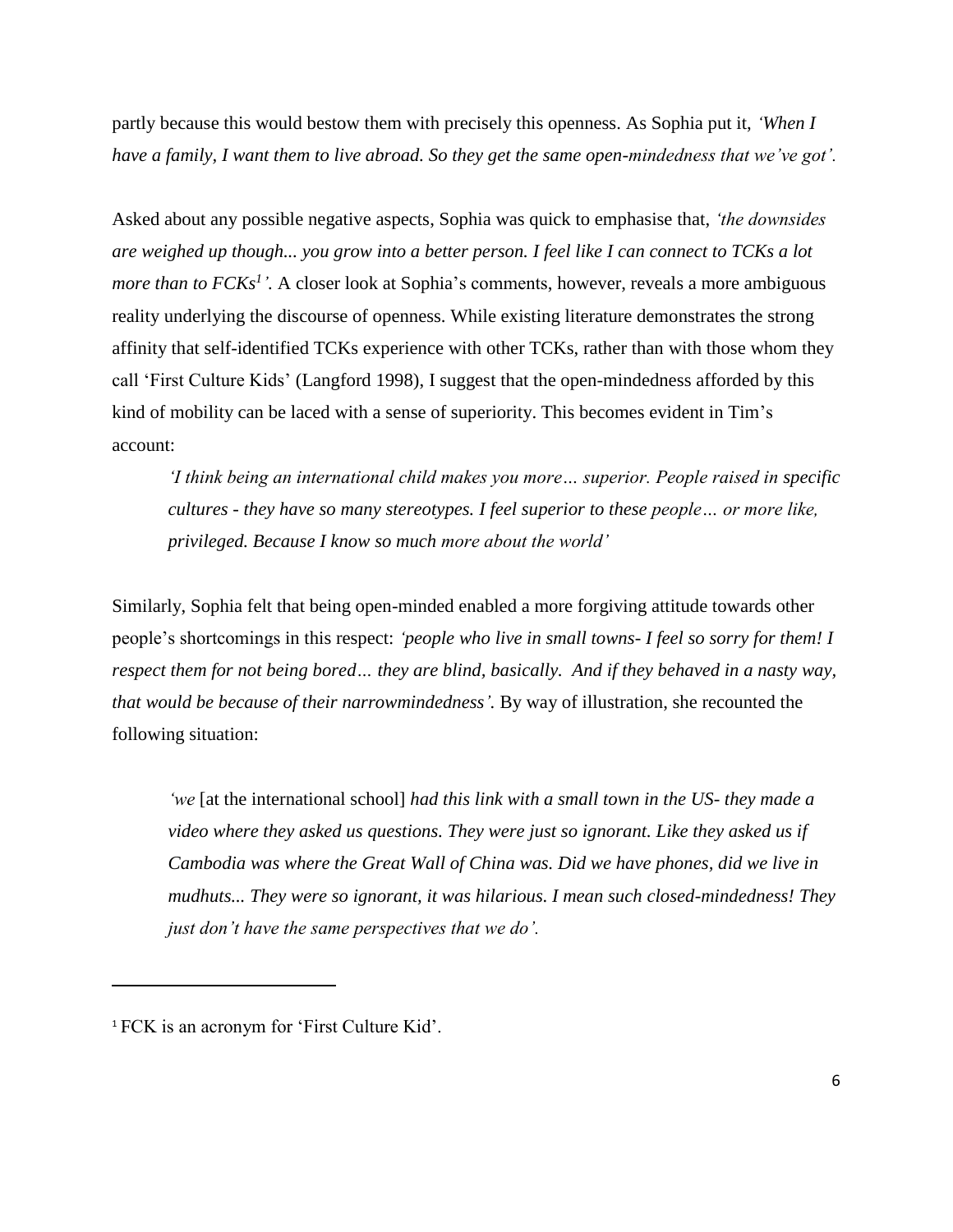This sense of superiority due to their knowledge of the world was not only felt in comparison to those with sedentary lives in the US, but also to young people who had come to Cambodia for a gap year, and whom they occasionally encountered in the city's nightlife and leisure spaces. While Tim recognized that some 'gap year people were genuinely interested in Cambodia, he also thought that,

*'some are superficial. All they talk about is partying. They don't really care about the place and the culture, like what is right to do here and not. They see it as a little paradise, and they're really disrespectful to people'.* 

He contrasted this with his own knowledge of Cambodia, specifically of '*how to live here'*. This lifestyle knowledge also included visiting members of his family, and what he considered their naïve touristic sensibilities: *'I had these cousins over from Canada, and they begged to go to the Russian market* [a popular tourist destination] *to get food- I don't even do that. Because it's unhygienic, and I don't like Khmei* [Khmer] *food'.* 

Alongside the observation that their self-proclaimed open-mindedness can be understood as a basis for, and indicator of their distinctiveness, this sense was bookended by experiences of feeling alien, and sometimes discriminated against on trips to their home country, but also as part of everyday life in Cambodia. The sense of not fitting in during visits, or on return to a home country is widely documented in the literature (Storti 2002), such as through experiencing 'constructive marginality' (Fail, Thompson, and Walker 2004), and as a recognised problem by employers (see eg [http://www.state.gov/m/fsi/tc/c56075.htm\)](http://www.state.gov/m/fsi/tc/c56075.htm). It may be particularly pronounced in countries with a sense of national ethnic homogeneity, as in the cases of Japan and Germany (Goodman 1990; Knoerr 2005, 2010). Several of the young people residing in Cambodia reported such experiences. This was especially felt by those who had spent longer periods in their parents' home countries. Mia, for example, had lived in the Netherlands for six months in order to experience 'normal life', as her mother put it, and to gain independence which her parents thought was harder to come by in the comparatively sheltered world of the international school. Her friend Tim also spent a year at a boarding school in the UK, with a similar rationale of getting a sense of what 'home' was like. Both reported experiencing a 'culture shock', not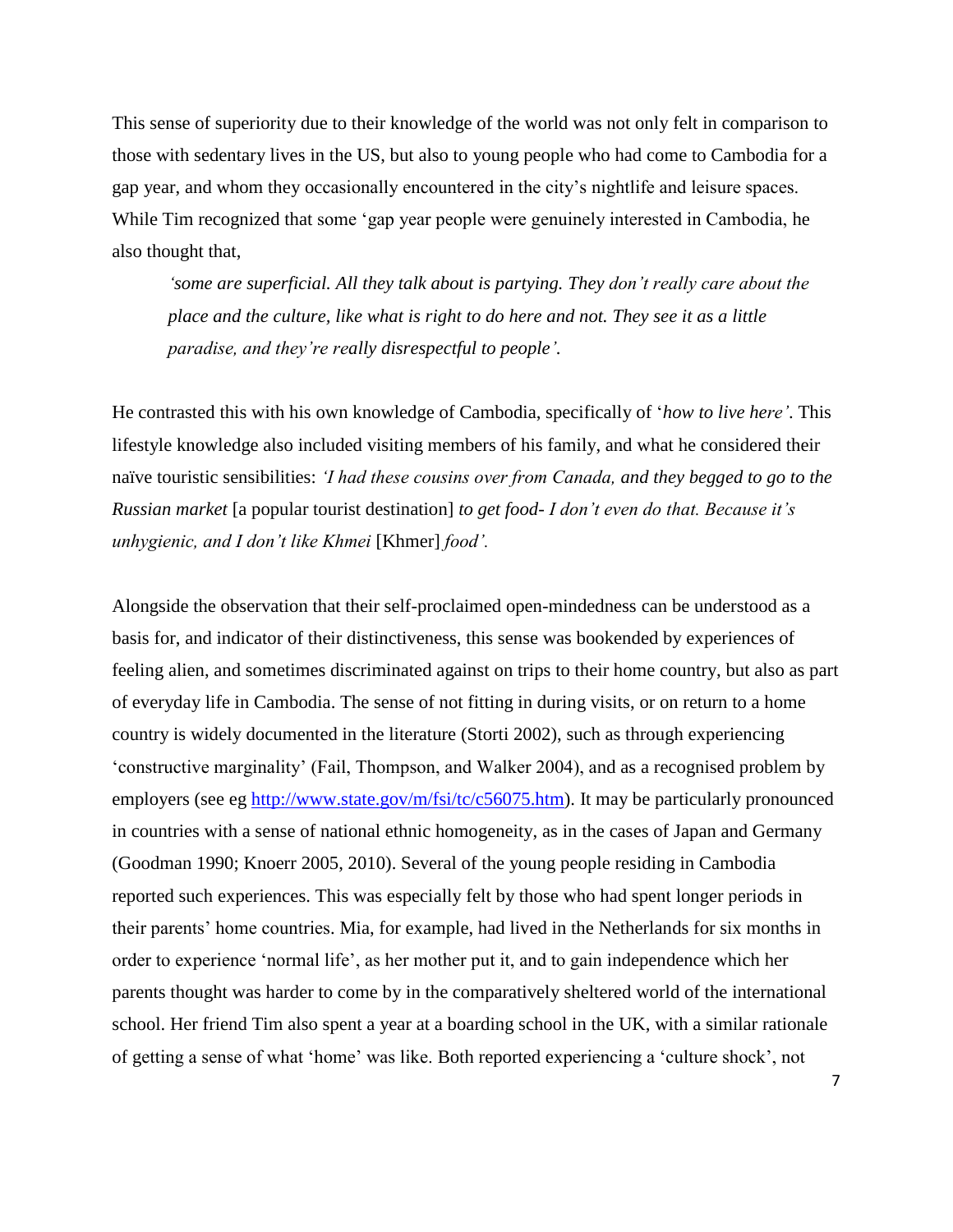feeling understood, and a sense of being alienated from their peers. They found it difficult to convey a sense of their lives in Cambodia to their classmates. Mia was taken aback when '*they asked so many strange questions… they thought Cambodia was in Africa. They asked if people here looked Chinese or African-!'* She attributed the difficulty of forming relationships with them partly to her own greater 'open-mindedness', which became an obstacle for mutually rewarding relationships:

*'it was hard to make good friends in the Netherlands ... they couldn't keep up with me, all they talked about was boys, diet, and gossip. And I was like, I'm a bit more interested in general news, like if there is something happening in Siberia, I might want to talk about it. But they had no idea about the world around us. We're more interested in the world around us… not just the Netherlands. It's hard to have a deeper conversation with them'.* 

On a separate occasion, her mother, Susan, expressed a similar sentiment, including the lack of capacity of the others to appreciate people like her daughter, coupled with a lack of interest in their previous lives, and a general unwillingness to engage with this kind of difference:

'*they* [children from international schools] *have had so many different experiences, their horizon is so much broader. When Mia was in the Netherlands, she was quite shaken. Having lived in China* [on a previous posting], *the other kids didn't understand that. And nobody asked her directly, what was that like? It was not very open. Nobody approached her. Here, it's very different, very inclusive. When there is a new arrival, they are being integrated straightaway. The whole attitude is different'.* 

Furthermore, Natalie for example, who identifies as Asian American, recounted an experience of racist discrimination at home in the US, which was not the result of her time abroad. Rather, this would be shared by other US residents, but Natalie found she was less exposed to while at international school. As she remembers, *'I had lots of racial abuse when I went to the US, like in El Paso, Texas, they do like this* [pulls her eyes into a slant] *behind my back and stuff like that.'*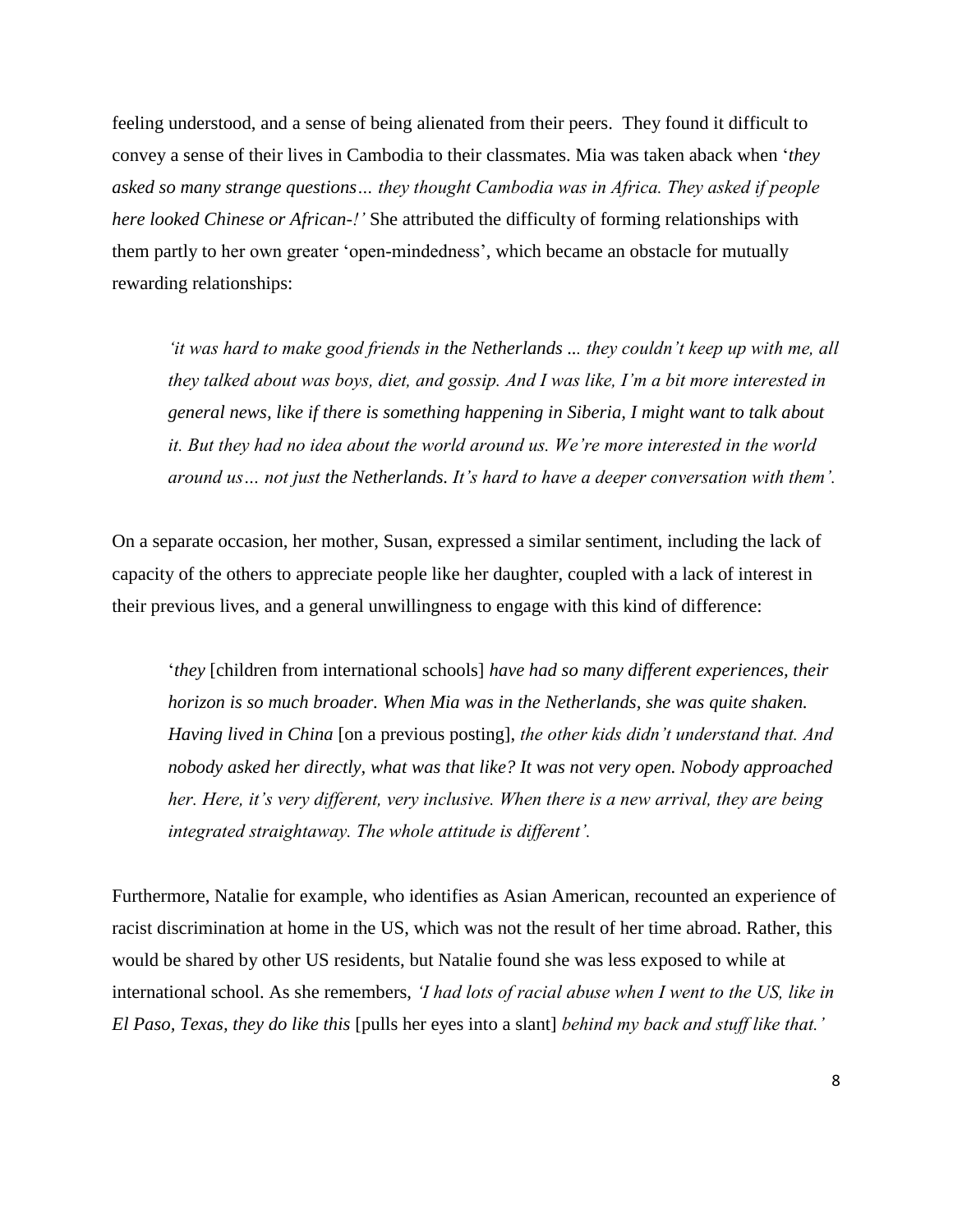By all accounts, their experiences are not unique. Academic and popular writing on 'TCKs' abounds with reports of reverse culture shocks, repatriation difficulties, of being misunderstood and insufficiently recognised on their temporary or permanent return. I suggest, though, that the analytical emphasis on the return difficulties obscures how they relate to their place of residence while abroad. While their sense of belonging to an imagined community of 'TCKs' is welldocumented, research on their relations and affiliations with local communities is only just emerging. I suggest that while the sense of being different may make relationships with peers in their home countries difficult, this can be paralleled by feelings of disconnect from their local surroundings, both in terms of places and people. It can be especially pronounced as a consequence of racial, ethnic or linguistic differences, and of living in relatively sheltered neighbourhoods. While some of my informants stated that Cambodia feels like 'home' to themespecially if they had spent formative high school years there - this was also interwoven with experiences of disconnect. As Sophia explained about the residential area her family lives in,

*'What is different here, there are no neighbours, there are only barriers. Like at home* [in] the US] *you would have a hello, welcome to the neighbourhood kind of thing, but not here. Here, your neighbours are just people who play loud Khmer music. There are all these barriers of ethnicity and language'.* 

It may therefore be that the space -geographically and socially- where they are comfortable is delineated between places in their 'home country' that can feel alien to them, and a local environment that is at times experienced as unwelcoming or even hostile. As Tim describes his time living in Ethiopia when he was younger, *'you are distant from people in a way… because it is too dangerous. It's not safe. Like in Ethiopia, I couldn't go to the end of the road, because of kidnappings… and there were lots of stray dogs'.* The experience of outdoor mobility being dangerous is not unique to this group of young people, but has also been identified, for example, with regard to 'minority children' in South Africa (Benwell 2009).

The sense of being in an environment that is encroaching on them, or receiving unwelcome attention was also illustrated by Mia's experiences of evenings out, and encounters with begging children. On these occasions in particular, she finds that '*you have no personal space... especially the kids at night, they put their fruit tray right in front of you, they sit on your lap…*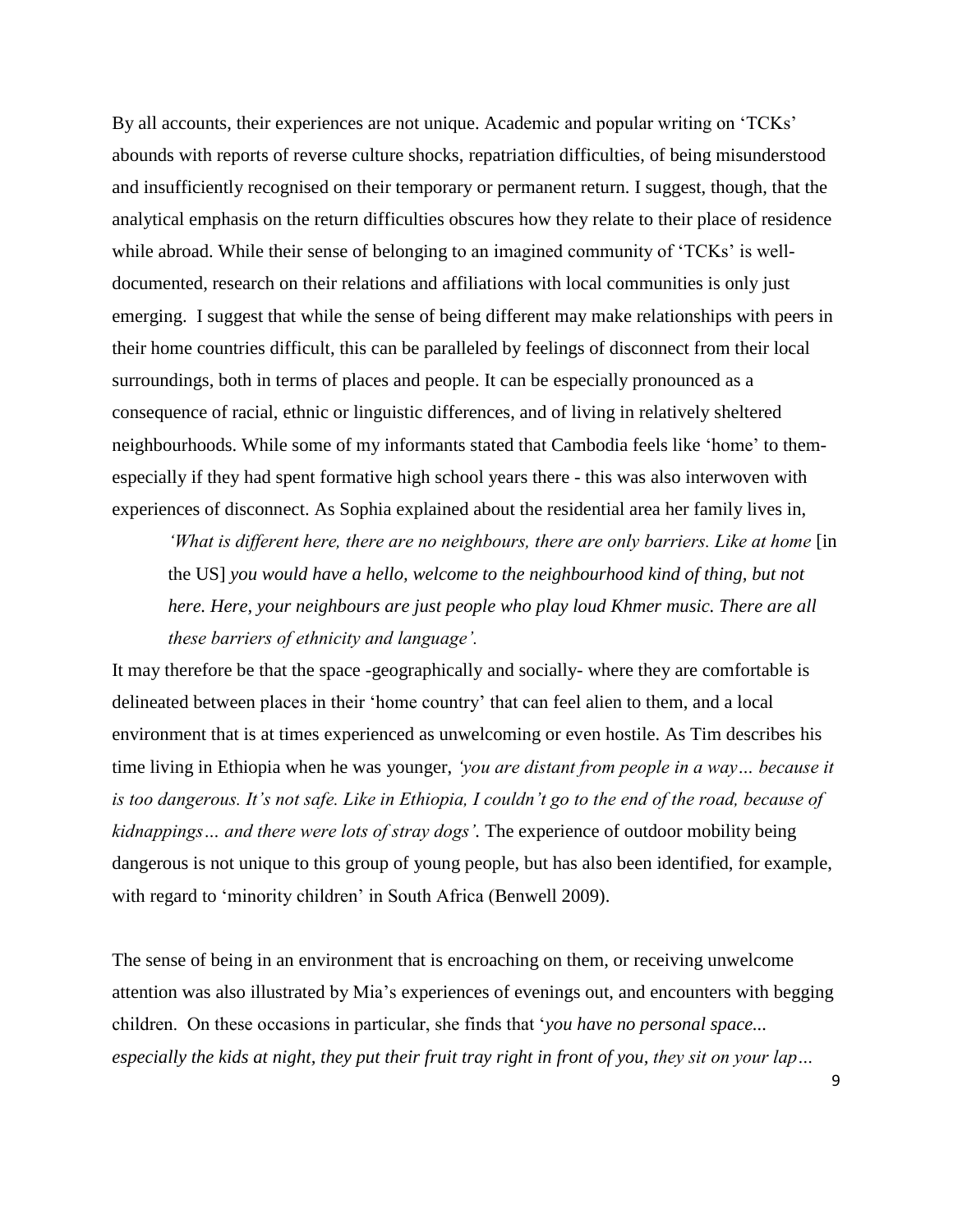*they sit and stare at you…I don't like it'.* This discomfort can also be triggered by sexist or racist remarks. Mia recounts how she, as a young white woman, experienced such situations:

*'compared to the Netherlands, here* [in Cambodia] *I miss the freedom you have as a woman… at nighttime, you don't walk around here in the evening. You get disgusting looks. You're exotic. When I was 14, I walked past these motodop* [motorcycle taxi] *guys, with my Khmer friend, and they made comments, and she was terrified. She told me afterwards what they had said, like what dirty things they would do to me...it was horrible'.*

While these experiences are shared with tourists and other foreign residents, I draw on them here to explore the particular positionality that many of these young people find themselves in. I argue that their experiences are significant because they complicate the narrative of their 'openmindedness'. In the first instance, this narrative becomes a justification for a sense of superiority, and as such arguably may be defeating its object. It also emerges as predicated on a lack of belonging in their home countries and alienation from their peers there. At the same time, this is compounded by a sense of disconnect from some of their local surroundings, such as not feeling part of their local neighbourhood, being identified by some Cambodians as different, or becoming targets of hostility or ridicule. One might therefore argue that an individual sense of being open-minded arises in spite of, or paradoxically, in conjunction with a lifestyle characterized by selective and carefully modified ways of engagement with both the local Cambodian as well as 'home' country environments. The open-mindedness presumed to arise from mobility can thus appear as an attitude suffused with superiority; but their sense of being special can also be paired with a sense of being discriminated against and being uncomfortably singled out.

# **Negotiating Difference**

Among the possible affordances of privileged mobility is the exposure to a range of different lifeworlds. The case of international aid worker children offers a pertinent scenario in this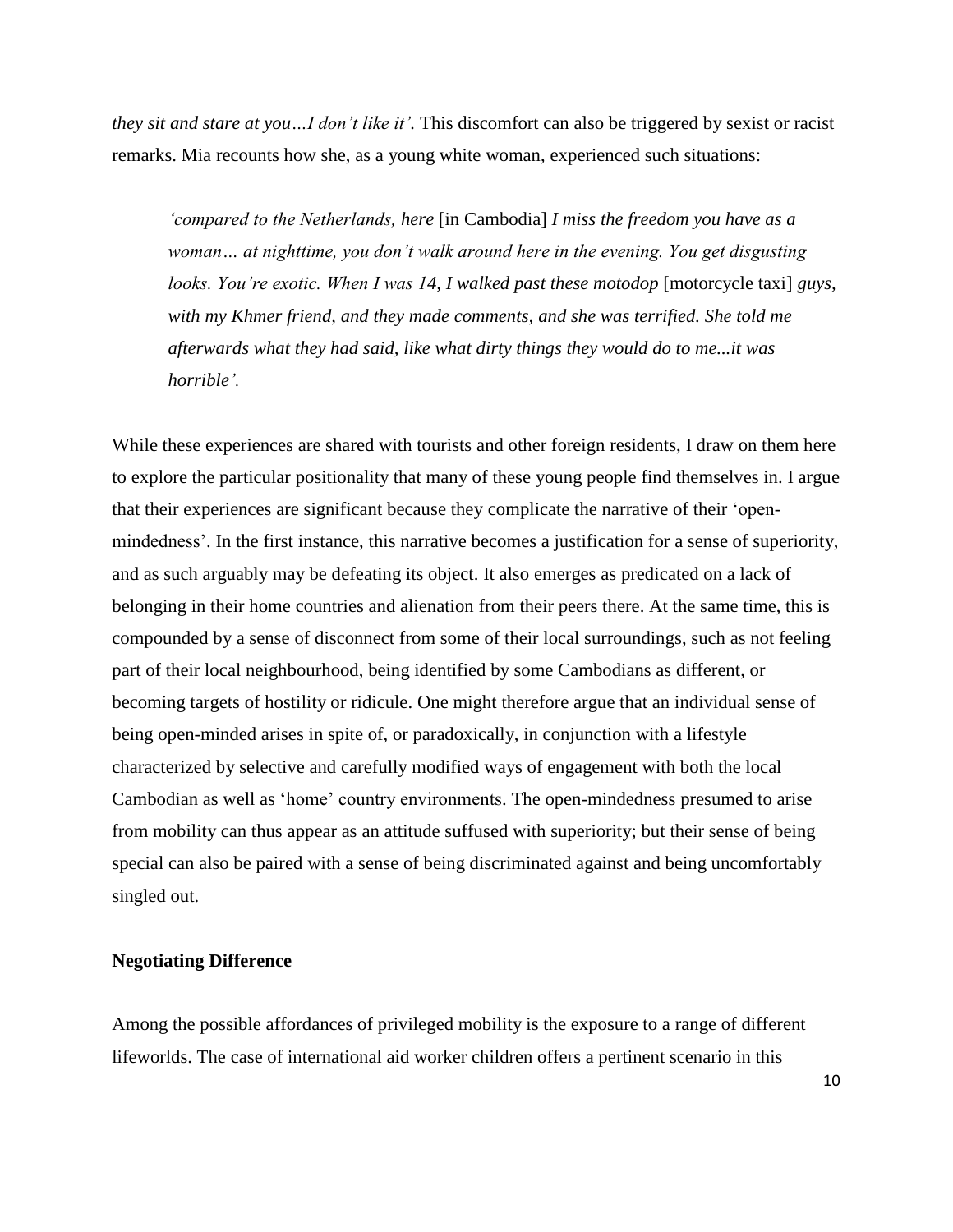respect, because they are placed at the intersection of a range of global dynamics. Partly as a result of the managerialisation and professionalization of aid work, large aid agencies as employers may pay for, or subsidise international school fees. At the same time, the low- and middle-income countries where aid workers are often posted, are likely to feature an emerging middle class, as well as an existing band of local elites, whose children are part of the international school student body. These broader contexts mean that a juxtaposition and intermingling of differently positioned students can be a regular feature of these schools.

The resulting interactions between children of local elites and those of international aid workers provide a relevant context to explore how their self-ascribed attitude of 'open-mindedness' plays out when encountering the differences that arise from these social contexts. Existing literature has often foregrounded challenges that may arise from national, ethnic or cultural differences among students at international schools (eg Tanu 2015), while studies of 'elite' private schools in the UK or US, for example, which host an international student body, are also concerned with how privilege is reproduced within the school in relation to mainstream society (Khan 2012, Maxwell and Aggleton 2015, Waters and Brooks 2002). A much less considered aspect is, however, how differences of socio-economic status and specifically wealth – and possible moral ambiguities associated with it – are perceived and negotiated among students themselves.

The case of aid worker children is particularly distinct in this regard. Through everyday life at school, mingling with children or relatives of government or military officials and powerful local businesspeople may be a reminder that some of their parents' ways of governing, doing business or wielding power could be in stark contrast to what their own parents - as professionals working in development - are mandated to work for, such as reducing corruption, alleviating poverty or upholding the rule of law. Among the chances - or challenges - of an international upbringing, then, is engaging with children whose families may represent values considered unpalatable in their home countries, and which they would witness less directly there. It is likely that the *"fantastic opportunity to be exposed"* to alternate cultures and worldviews (Pepall 2014:185) invoked by some aid workers would not include businesspeople engaged in dubious or illegal practices. This may, however, be exactly the kind of challenge which a fee-paying international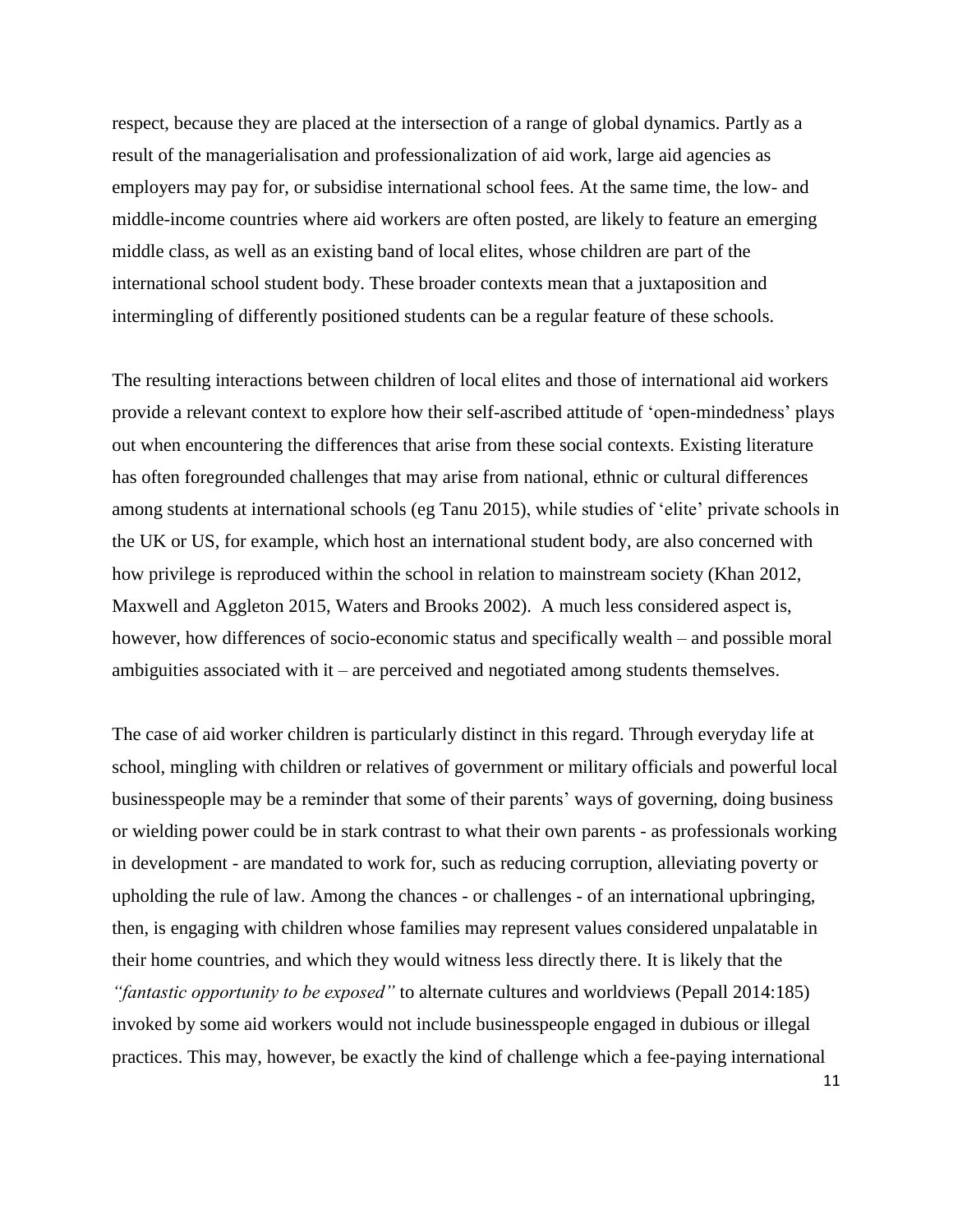school in a developing country can pose. One may therefore ask if these kinds of differences matter to aid worker children, and how they respond to them. In addition, the question arises in what way, if at all, their parents' occupations and the values that may be associated with them, feature in this scenario.

The situation in Cambodia may be resonant with other countries where international aid workers are posted, insofar as it is known for its high levels of corruption. Discourses on local corruption are something that students at international schools are familiar with. Tobias for example, partly relaying the view of his mother, a senior government advisor, thought that,

'*the top ranks are corrupt and then all the way down. The main problem is corruption, from the low class to the high class. Some people are buying a Lexus for a grandchild that has just been born-! We see this, the high end part, from our Cambodian friends.'* 

When I asked Tobias if this is discussed between them, he responded that '*well, they are our friends…so it's hard to bring that up'*. When I asked Tobias and two of his friends, Steen and Marcus, if they thought that there was any tension between their parents' work with an emphasis on social justice and good governance, and the fact that some of their school friends' parents may derive their wealth on the basis of a disregard of these, they answered in near-unison, '*yes that's where we don't get involved. We bracket that out'.*

Tobias and his friends also confirmed that such strategies, termed 'bracketing' or 'blocking out' were employed with regard to political events in order to maintain trouble-free relationships between their peers at school. Tobias was careful to point out that, '*about the protests* [during the national elections in 2013]*, I never talked to my high-end friends about that. With some, maybe you say, I hate CPP* [Cambodian People's Party] *but you have to be careful. So we take a neutral position'.* When asked how the school deals with possible tensions, several students stated that especially the events around the street protests would not have been mentioned in class, with the rationale given by the school that *'people might get offended'.* It is worth stating that most of my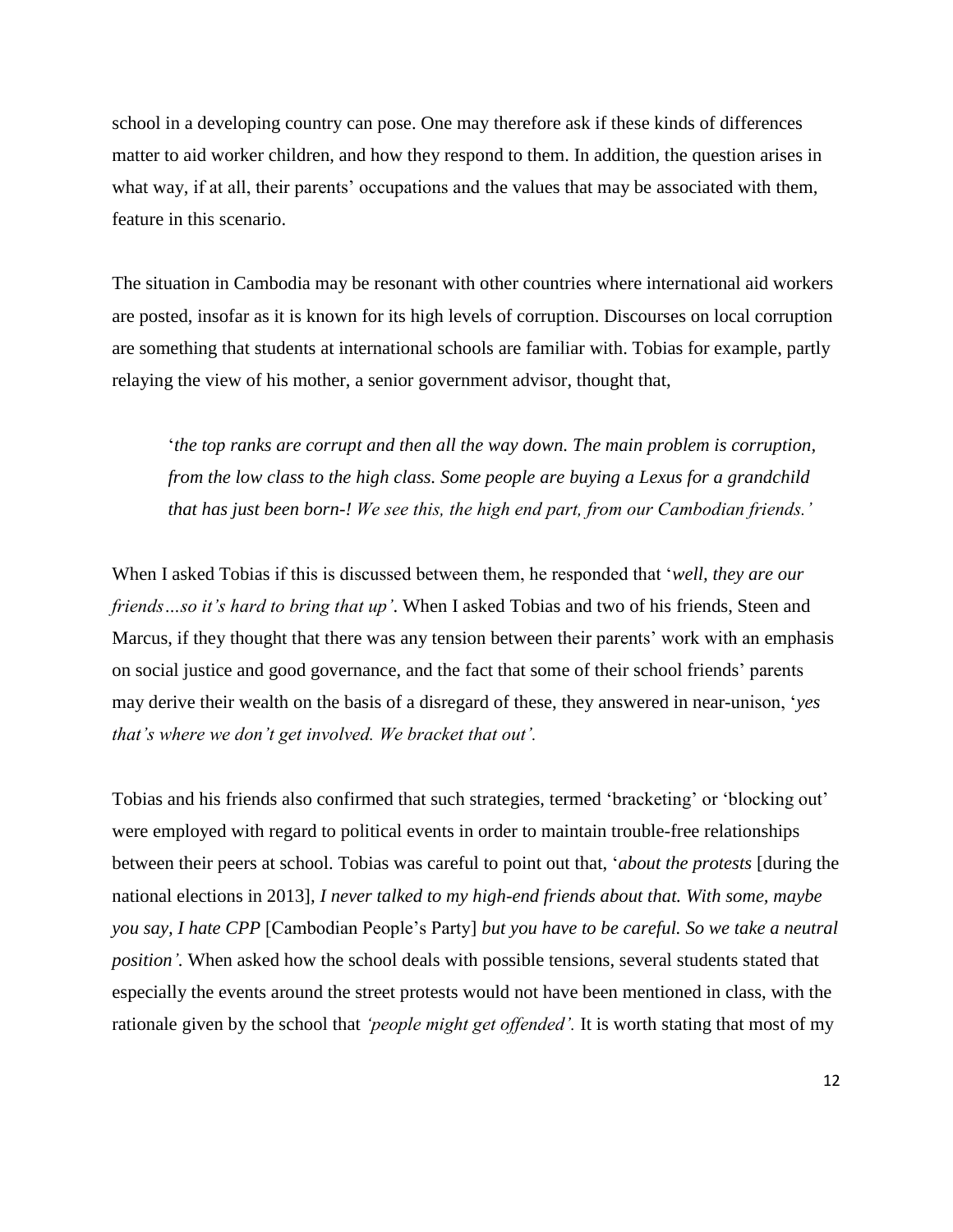informants had Cambodian friends; however, they almost exclusively consisted of class- or schoolmates. In fact, the tensions described above only arise because they socialise together.

On a separate occasion, I had a conversation with Linda, also in year 11, whose father worked for a multilateral agency. She described a fellow Cambodian student in her class, Bernie, who*'is swimming in money- he's always got the latest phone, he's throwing the money around, he always comes with his bodyguard'*. However, Linda also found that on the occasions when she asked students like Bernie what their parents did, their response remained vague *- 'business, lots of business … we're like, cropping things*'? Linda therefore reckoned that the parents' wealth was neither the children's choice nor responsibility: '*they don't care what their parents do. They just care that they get their allowance. They don't see them that much anyway'*, referring to the fact that many of these young people were looked after and driven around by staff, as their parents were away or busy. Linda also added, though, that her own knowledge of her father's job had for a long time remained similarly unclear to her, not unlike those of her Cambodian peers. A careful policy of backgrounding parents' occupations was also pursued by the international school that Isabelle's two children were attending. Over the course of several years, she found that their school consciously avoided drawing any attention to possible relations between wealthy elites, corruption, and poverty in Cambodian society. In particular, she explained that:

'*the school does not want it, it's not the kids' fault, what their parents are up to. You'd have to address the parents, like if they got their money from illegal logging or the diamond trade or whatever. They* [the school] *don't want to make it into an issue so that the aid worker kids don't start saying, we're the goodies here, and your parents are corrupt, you are the baddies'.*

In sum, based on the material presented here, it would seem that while high mobility may bring aid worker children into close proximity with children of local elites, such proximity in itself does not generate space or desire for reflection on the contradictions that may become evident. On the contrary, such proximity rather triggers conscious or unconscious efforts to contain and 'bracket' possible frictions, enacted by the school itself, endorsed by parents and by students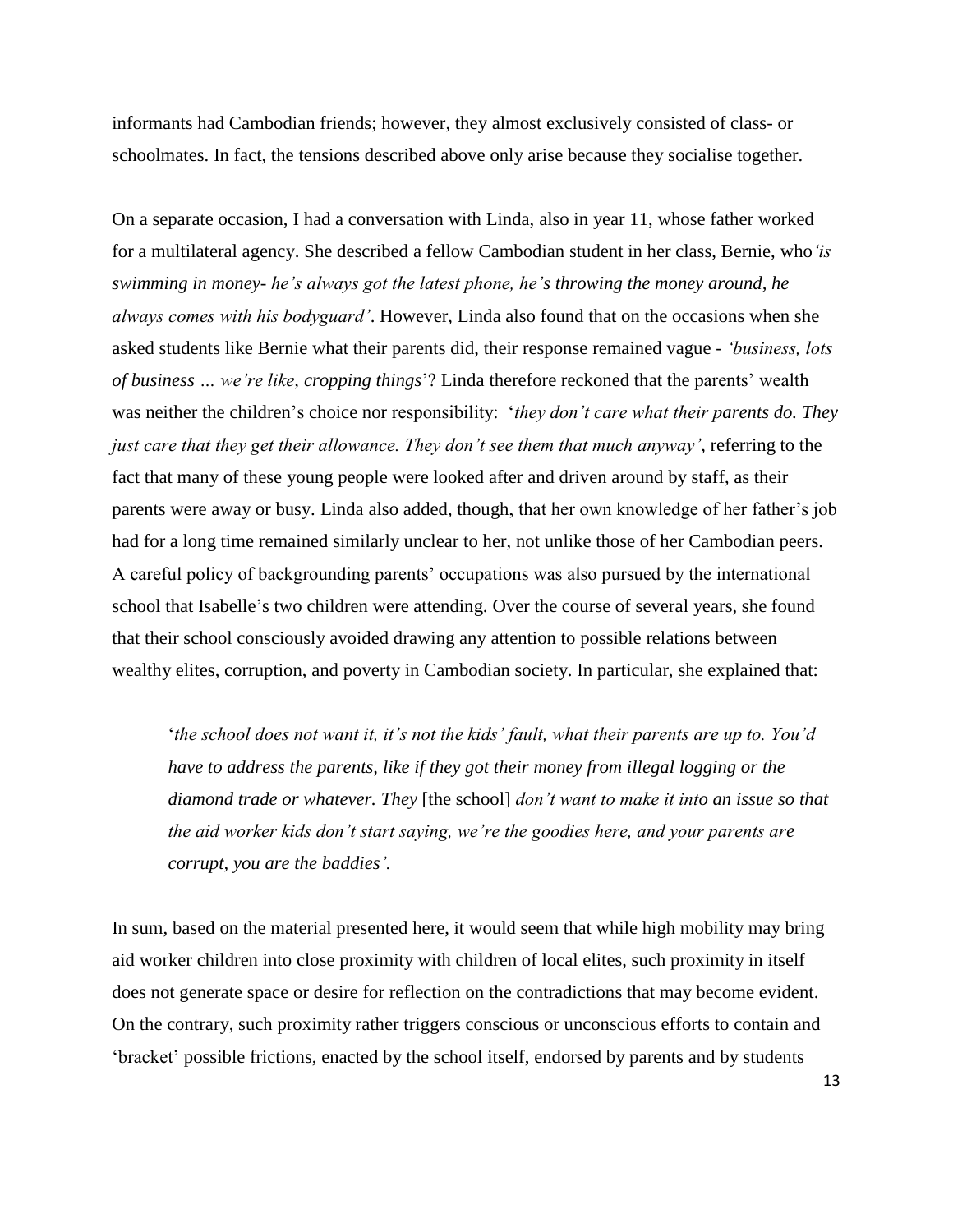themselves. Based on the young people's comments, they feel that in order to have sustainable social relations with their peers, overtly probing questions on issues such as corruption or social exclusion are best avoided. This is coupled with a sense that some of their wealthy friends are exonerated from criticism or wrongdoing insofar as they remain detached and ignorant of their parents' source of wealth, despite benefitting from its results.

## **Engaging with Poverty**

If their school environment, at least hypothetically, offers aid worker children the chance to reflect on tensions related to wealth and social justice, then acknowledging the wider context of Cambodian society provides an opportunity to engage with poverty, and the lack of privilege. Even though formally, poverty levels in Cambodia have dropped recently below 50% (World Bank 2013), a significant proportion of the population still lives in impoverished conditions with regard to housing, education and health, including in parts of the capital, Phnom Penh, where most of the international schools are located. Another affordance of mobility, therefore, is the exposure to such poverty, and the question arises how aid worker children in particular understand and engage with its visible consequences.

When I discussed the theme of poverty with parents and their children, one of the most common responses was that they had become accustomed to it. Sybil for example, whose family had been living in developing countries for the last ten years due to her husband's work for a governmental aid agency, explained that: '*we take a lot of this for granted. We haven't really thought about it. It's just an interesting experience, growing up in a developing country'.* This view sat alongside Sybil's and her husband Michael's general left-leaning political views. Sybil in particular was a keen supporter of feminism and sympathetic to political activism, while her husband was strongly committed to human rights, evident also in conjunction with his work, which was focused on good governance. Even so, when I asked Sybil if, or how the issue of poverty in Cambodia was discussed in their family, she explained that: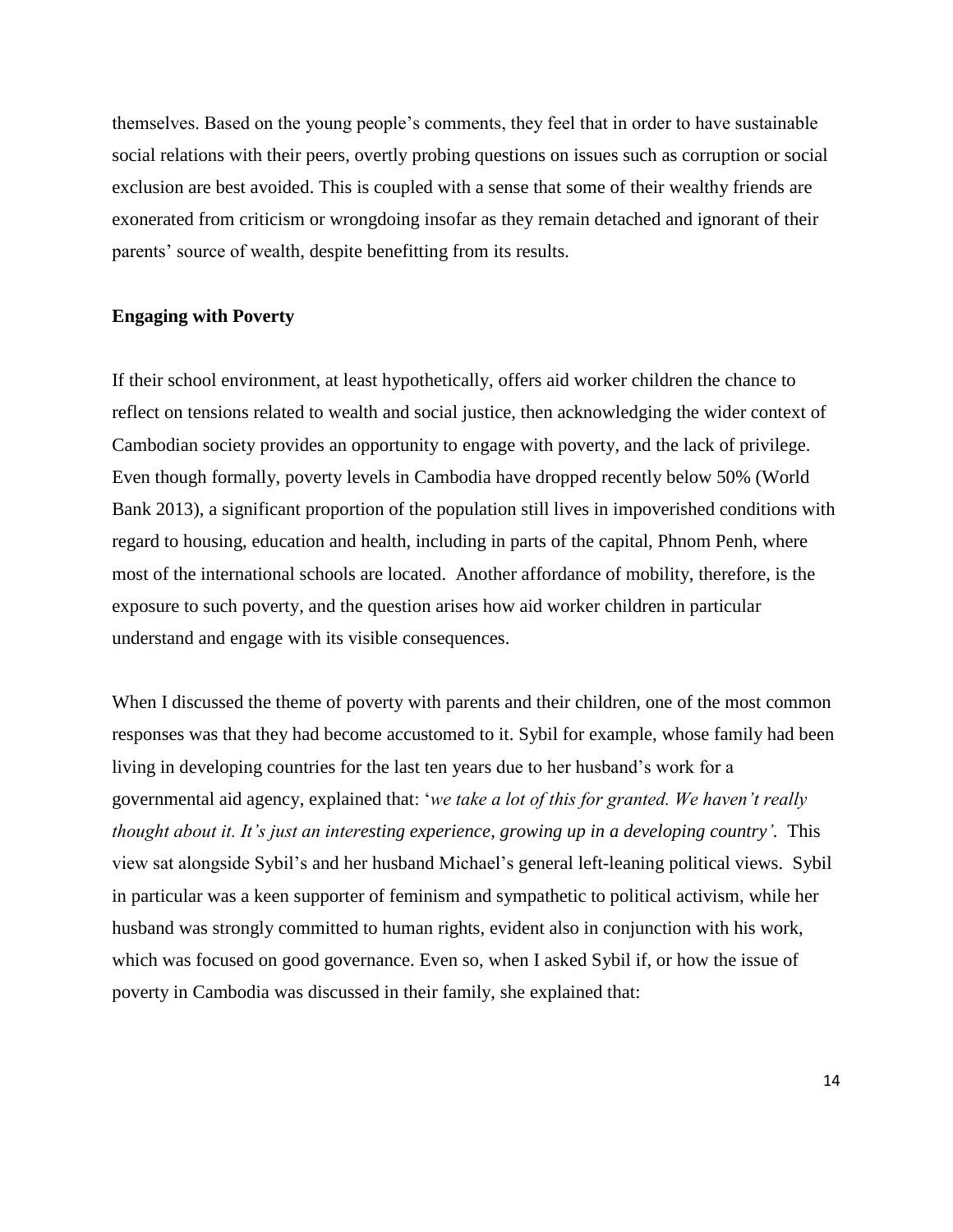*'Poverty does not come up as a specific issue. It comes up when we drive through the provinces, and we see all these huts, then the kids ask, why is it that way. But generally, they grow into it, that's their lifeworld. That's the political situation.'*

While for many of the young people, 'growing into it', or being used to the presence of poverty around them, for some- especially those who have limited exposure to urban poverty because they are, for the most time, being driven around by car- this resulted in a lack of awareness, or even denial of the existence of urban slums. While explicit recognition of poverty varied, during my encounters with young people there was often lively debate on its manifestations, such as how to respond to begging street children. There was often unanimity that they were being exploited by adult 'handlers', though this did not preclude engaging in spontaneous acts of charity. Isla, a student in year 10, recounted how once, together with her mum, she had emptied her bedroom of most of her soft toys in order to donate them to a group of street children, with the rationale that these would not be confiscated by their 'handler', but left for the kids to enjoy. Similarly, her friend Charlotte explained that during her time living in Malawi, whenever they bought pizza from a fast-food outlet, they ordered an extra one to hand to street kids waiting outside. In addition and alongside such spontaneous acts of charity, however, the most significant mode of these young people's engagement with poverty took place in the framework of 'Creativity, Action, Service' (CAS). These programmes are run by international schools which are offering the International Baccalaureate as a mandatory part of their curriculum. While they are not assessed, a set number of hours on this programme needs to be completed in order for students to graduate. Especially the 'service' part of the programme is often explicitly linked to the schools' stated objective to educate their students for 'global citizenship' (see Tamateaa, Hardya & Ninnesa 2008).

Engagement in this kind of 'service learning' was commonplace among my informants, and they often professed to enjoy it. In Mia's case, this took the form of weekly visits to a children's home in the outskirts of the city, where she ran regular crafts workshops. Even though she sometimes resented going there on a Sunday, as she would have preferred to enjoy her leisure time, she usually came back happy, in her words, *'because the kids are so grateful and it's fun'.* Other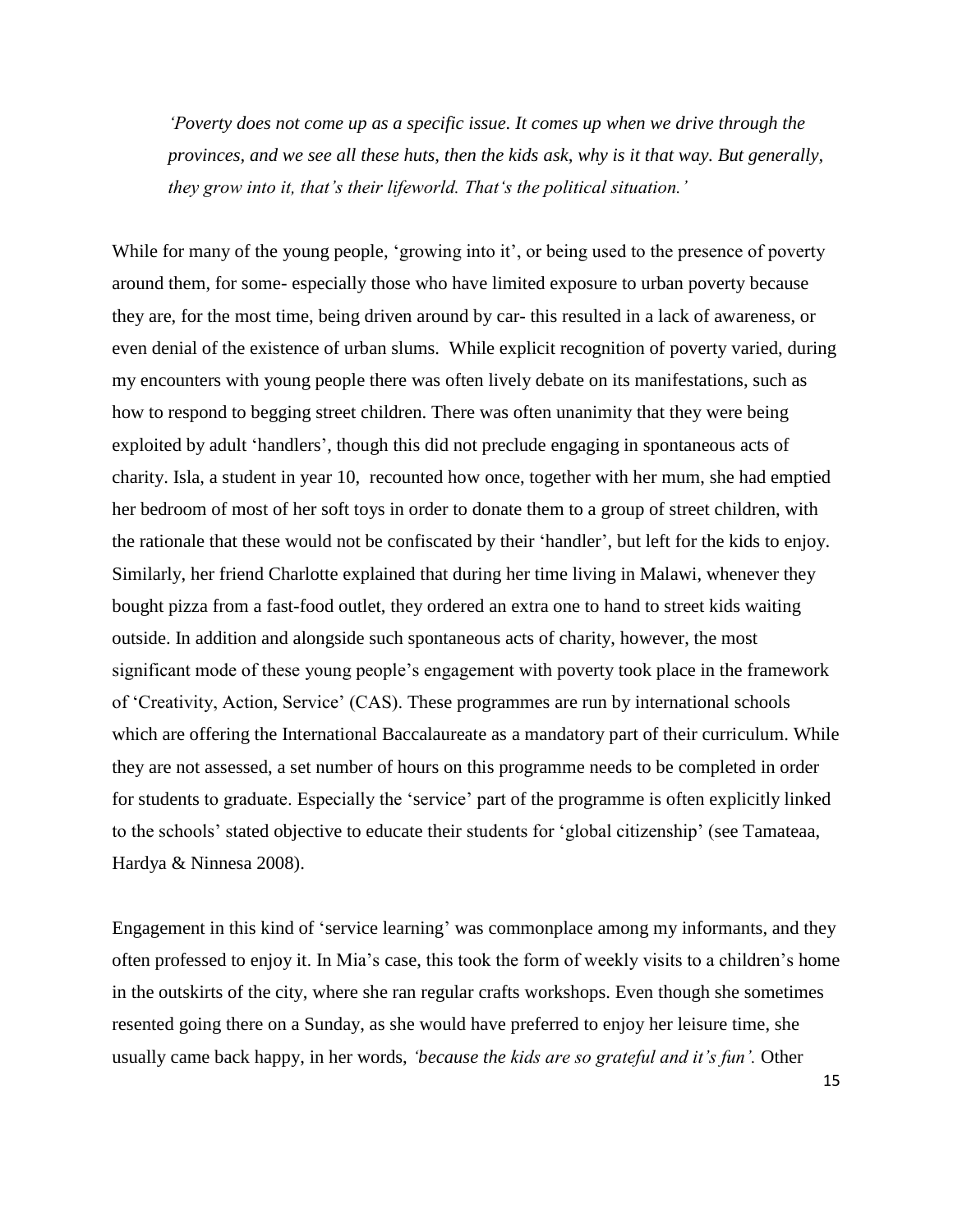activities at her school included a 'buddy scheme', which involves children who use NGO services to come to the international school after teaching hours for activities such as swimming lessons, arts activities or sports. Alternatively, students from some international schools are able to choose a local NGO to work with, and contribute to activities such as English teaching, hygiene and health education, or motivational instruction. As Hilary, a coordinator of such programmes, explained, *'our students talk to them about dreams and goals and what you can achieve in life and the professions you can have, because all the kids can see is* [jobs] *like, car washing'.*

In my discussions with Hilary, she described in more detail how the school envisages the objectives of this service learning: '*it's about helping our students to make them more aware of what is around them. There is more empathy - they see more needs.'* In order to achieve such sensitization, the school used to bring older students to a large waste disposal site in the outskirts of the city, where whole families were working as rubbish sorters. In the aftermath of such visits, she talks how '*some of them came back sobbing… they were so moved by they had seen. For some, the transformation is phenomenal. It is a great opportunity for personal growth.'* In this sense, living close to poverty affords children of aid workers the chances to 'grow' as a person through engagement with poor populations in the context of service learning activities.

Even though their situation may be particular insofar as these sites of poverty - rubbish dumps, children's homes, or village schools- are in driving distance from their own homes, the phenomenon of 'service learning' by young, privileged people travelling to low income countries has been well documented, and widely criticized (Vrasti 2012). Many of the features for which such voluntourism or 'gap year' activities are derided could also be levelled at these locallyorganised service learning activities. A noteworthy aspect in the present context, however, is that such activities are purposely kept free of wider political implications. For instance, when children of privileged Cambodian families participate in such service learning, this may mean that, as Hilary explained for the case of a boy in year 10 who was working with a village school,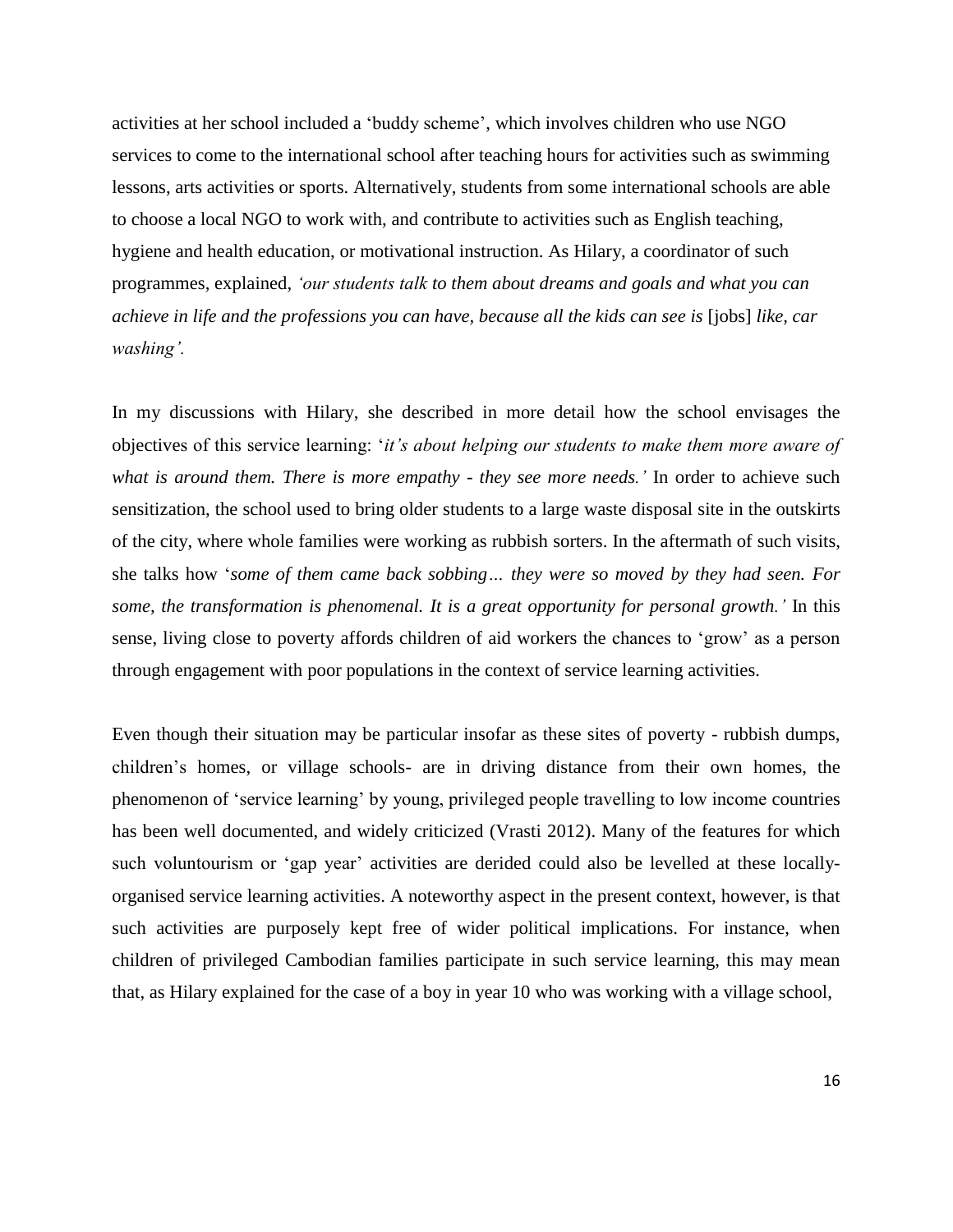*'the driver brings him to the village and follows him around, because he's also his guard. Some of the Cambodian families we have got, they know all about NGOs and do a lot. Others don't. But we don't discuss the politics of it.'*

This bracketing of politics also extends to non-Cambodian students who query the role of NGOs more generally, and on those grounds refuse to engage with them. As Hilary recounted about a student Nino, originally from Sweden,

*'he wouldn't take part in service learning, because he thought that NGOs were letting the government off the hook, and what they were doing caused more harm. We don't get such kind of political views very often. We're not here to have a political debate. We talked to him, and eventually he saw the value of NGOs'.* 

The fact that institutionally organized service learning activities are kept non-political is welldocumented in other contexts. A specific question here is what insights might be gained from considering the involvement of aid worker children in this scenario. I focused on the situation of these young people because, as a result of their families' mobility, they are brought in daily contact with consequences of global inequality. This becomes manifest in attending expensive international schools which may be surrounded by run-down settlements. Does the fact that their parents' jobs are fundamentally concerned with addressing these disparities feature in their understandings, and do they affect their practices? Could they be expected to be particularly engaged, given the rationale for their family's stay in Cambodia-?

When I queried some of my informants on this issue, it emerged that because their parents' aid work tended to happen on managerial or governmental levels, it only gradually become clear to them what exactly their parents were doing. As Tobias, whose father works for the World Bank said, '*for a long time, I actually thought my dad worked in a real bank. Now, there are things I understand and others, I understand the words but not really what they mean'*. His friend Mia agreed with him, insofar as she had found her mother's job hard to grasp: '*I only recently understood what my mum really does, it's so much about legislation, its more abstract'.* However, the effect of their parents' high-level involvement was ambivalent: on the one hand, Tobias and Mia were agreed that they saw a lot less of their parents than they would if they had 'normal jobs', as they suggested parents would then be at home more, would be travelling less and working shorter hours. At the same time, several credited their parents' professions such as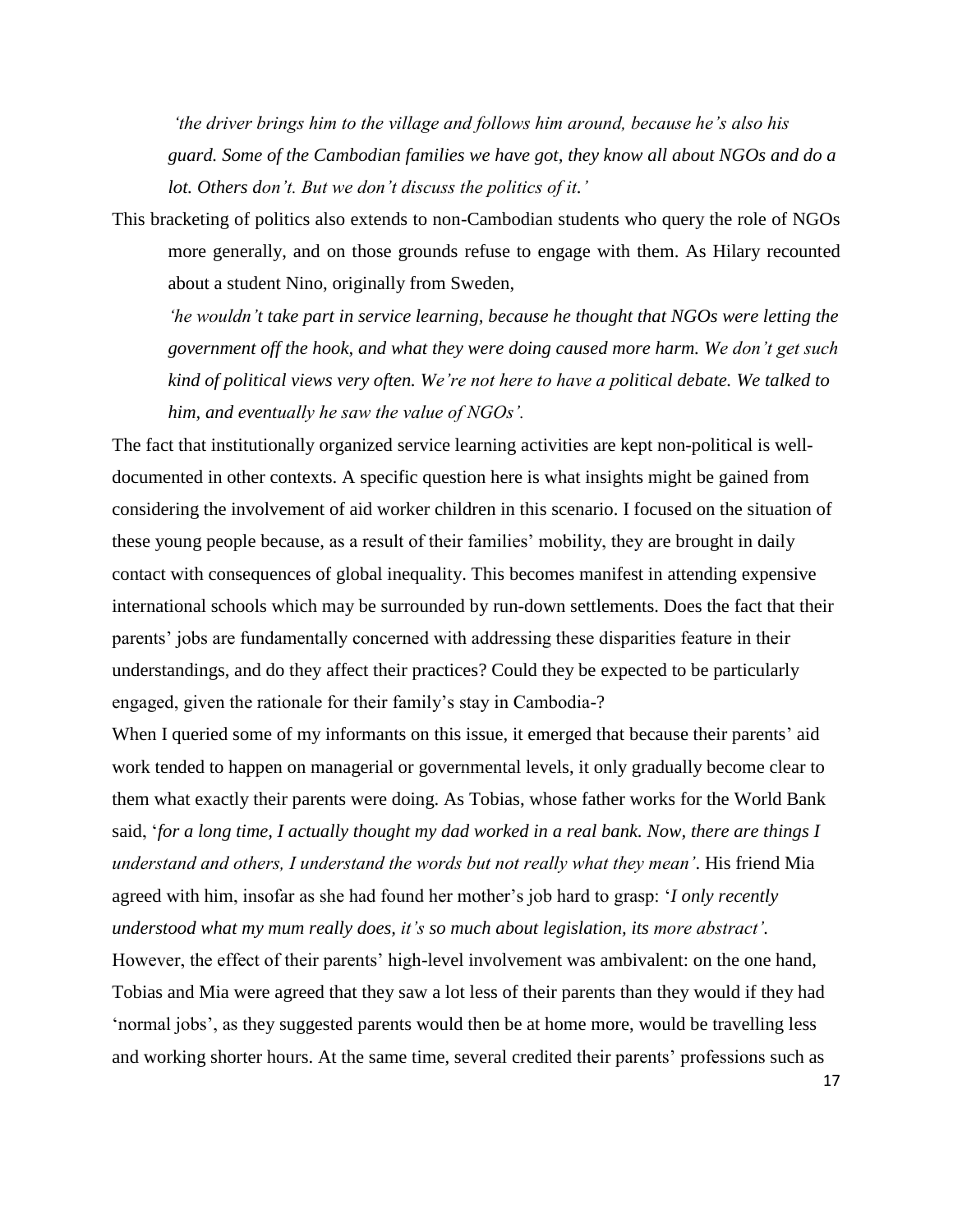working on land rights, good governance, and HIV/Aids prevention with raising their own political awareness. Mia stated that '*we're more exposed here to corruption and poverty, deforestation, abuse, because you read about it in the paper, but also because most of our parents do something about it*'. This held even though some felt that their parents would not describe things in detail to protect them, for example with regard to human trafficking or sexual violence.

### **Conclusion**

How, then, does being an aid worker child matter for mobile young people who are in many ways privileged, while being confronted with manifestations of extreme wealth as well as poverty? What are the affordances of high mobility in this particular constellation, and how are they-or are not-being realized? Based on the material presented here, I argue that a key affordance is the self-ascribed open-mindedness of those attending international schools. This capacity, however, is complicated by being translated into a form of superiority, especially towards those who are less travelled, less worldly, and as result, are considered disadvantaged and possibly more 'narrow-minded'. My informants' sense of their own open-mindedness is also limited by their sense of disconnect from peers in their home countries, as well as not feeling part of the local fabric such as their neighbourhood, in their home countries as well as in Cambodia. The discourse of open-mindedness therefore appears precariously balanced between discordant experiences in their 'home' countries, and in their places of residence abroad. One might speculate that this precariousness could indeed fuel their insistence of such discourse, in the face of more compromised social realities.

Secondly, the question was in what ways mobility might shape these young people's engagement with difference, in particular with their own and their Cambodian peers' comparative affluence. I suggest that rather than a climate of openness, their interactions with children of wealthy Cambodians are characterized by careful 'bracketing' of contentious issues such as corruption and human rights. Parents as well as schools take care to avoid frictions which might be detrimental to relationships between the students. While high mobility engenders such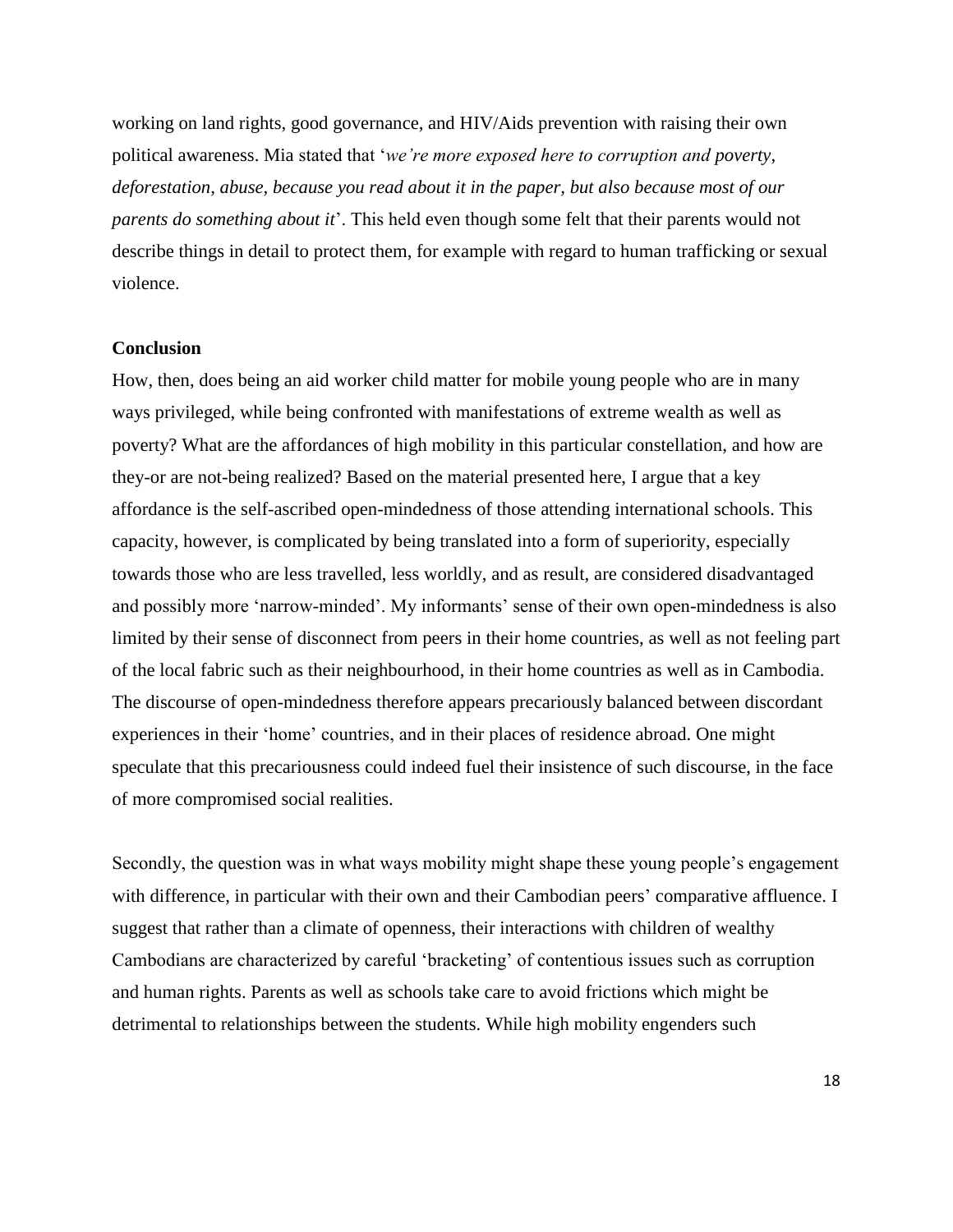juxtapositions, it does not necessarily enable critical reflections on the global conditions which render both aid worker children and wealthy Cambodian ones in these positions of privilege.

Finally, the paper sought to identify if, and in what ways, being an aid worker child made any difference to their understandings of and attitudes towards poverty. Spontaneous acts of giving notwithstanding, their encounters with poverty were significantly shaped by service learning activities organized by their schools. While they were understood as pathways to personal growth as well as supporting others, these practices are best understood in the critical framework applied to voluntourism and service learning more generally. In this sense, there was little that was specific to aid worker children's responses to poverty. They did, however, consider themselves more aware of issues such as corruption, and less naïve than their peers at home, crediting this to their parents' professions.

In sum, being highly mobile, and having parents whose jobs' mandate was directed at global justice, does not necessarily furnish young people with the reflective capacity or motivation that would allow different engagement with their position between privilege and poverty. Exploring the situation of aid worker children thus contributes to existing literature in several ways. First, it critically examines how a discourse of 'open-mindedness' is realized in practice, and how young people deal with frictions that arise. Secondly, the paper argues that in addition to ethnic or cultural differences, socio-economic ones, and associated moral ambiguities deserve serious attention as a structuring influence on international student interactions. Practices of 'bracketing' appear central to sociality, but limit room for critical debate. Finally, the paper highlights that CAS activities are best understood through the analytical framework of voluntourism as a neoliberal practice. The possibility that children of aid workers are involved in this in much the same way as gap year students are may not be surprising; but it is noteworthy when assessing the possible affordances- or their lack-of young people's international mobility.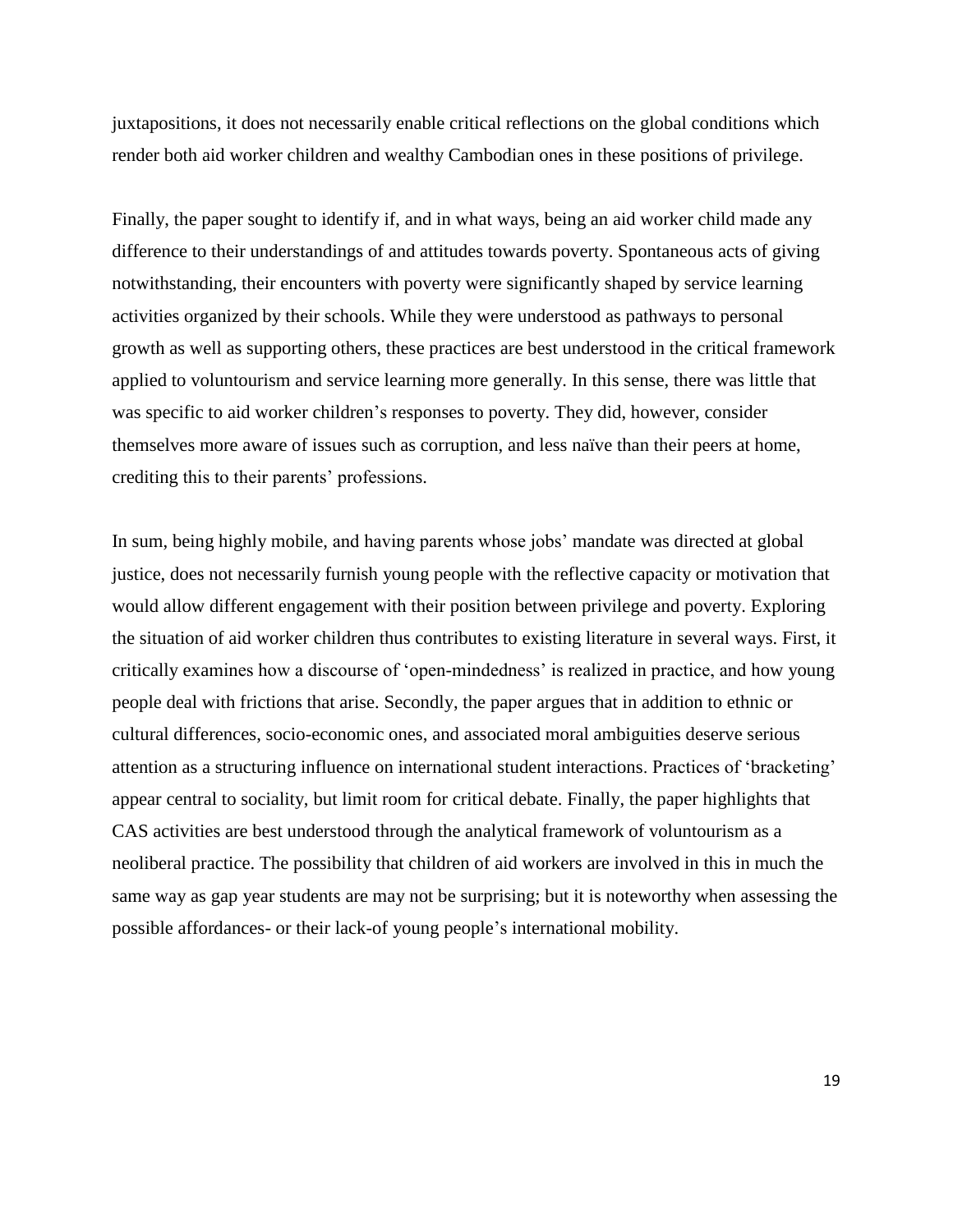## **References**

- Benwell, M. C. (2009). Challenging minority world privilege: children's outdoor mobilities in post-apartheid South Africa. *Mobilities,* 4(1), 77-101.
- Brooks, RM and Waters, JL (2015) The boundaries of privilege: elite English schools' geographies and depictions of a local community In: *Elites, Privilege and Excellence: the national and global redefinition of educational advantage*. World Yearbook of Education 2015 . Routledge.

Fedorak, S.A. (2013), *Global Issues: A Cross-cultural Perspective.* University of Toronto Press.

- Goodman, R. 1990*. Japan's 'International Youth': The Emergence of a New Class of Schoolchildren*, Oxford University Press: Oxford.
- Hayden M (2011) Transnational Spaces of Education: the growth of the international schools sector. *Globalisation, Societies and Education* 9 (2): 211-224.
- Khan, S.R. (2012). *Privilege: The Making of an Adolescent Elite at St. Paul's School.* Princeton: Princeton University Press.
- Knoerr, J. (2010). "From 'Expat Brat' in Africa to 'Third Culture Kid' in Germany, or: Recontextualising the ideology of white superiority", in: Karentsos, A., A. E. Kittner & J. Reuter (eds.) *Topologies of Travel. Tourism, Imagination, Migration*, University of Trier: 229-236.
- Knörr, J. "When German Children Come 'Home': Experiences of (re-)migration to Germany and some remarks about the 'TCK'-issue", in: Knörr, J. (ed.) (2005) *Childhood and Migration. From experience to agency*. Bielefeld & Somerset, N.J.: Transcript & Transaction Publishers: 51-76.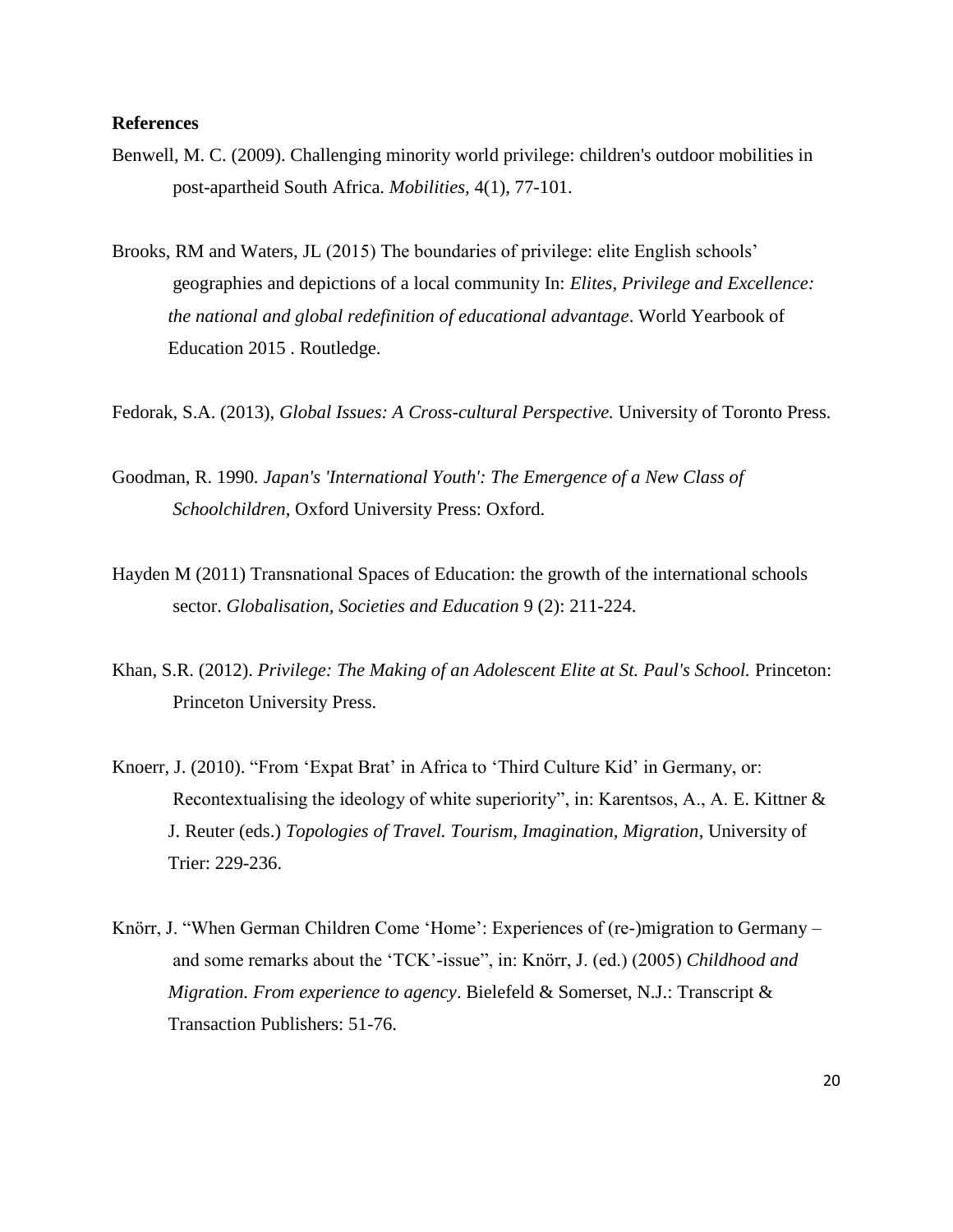Koh, A J. and Kenway, (2016). *Elite Schools: Multiple Geographies of Privilege.* <https://www.monash.edu/education/research/profiles/profile.html?sid=5788&pid=3801>

- Lam, H. and J. Selmer (2004) "Are former "third-culture kids" the ideal business expatriates?", *Career Development International* 9 (2) pp.109 – 122.
- Langford, M. (1998) Global Nomads, Third Culture Kids and International Schools, in J. Thompson and M. Hayden (eds) *International Education: From Principles to Practice*, London: Routledge.
- Maxwell, C and P. Aggleton (eds) 2015. *Elite Education: International perspectives.* London: Routledge.
- Pepall, E. (2012, October). The expat family: Recommendations for thriving abroad as an expatriate family in the humanitarian community. *Monthly Developments, 30,* 8-10, 22. Retrieved from<http://www.monthlydevelopments.org/issue/oct2012>
- Pepall, E.C. (2014). *Strengthening family resilience during accompanied humanitarian assignments*. PhD Thesis, Curtin University, available at http://espace.library.curtin.edu.au/R?func=dbin-jump-full&object\_id=229405
- Pollock, D. C. and Van Reken, R. E. 2001*. Third culture kids: The experience of growing up among worlds,* London: Nicholas Brealey Publishing
- Reay D The white middle classes and urban comprehensive schools: Ambivalences and anxieties of privilege - Privilege, Agency and Affect, 2013 – Springer

Rivzi, F. and Lingard, B. (2010) *Globalizing Educational Policy*. London: Routledge.

Sichel, N. (2011). *Writing Out of Limbo: International Childhoods, Global Nomads and Third*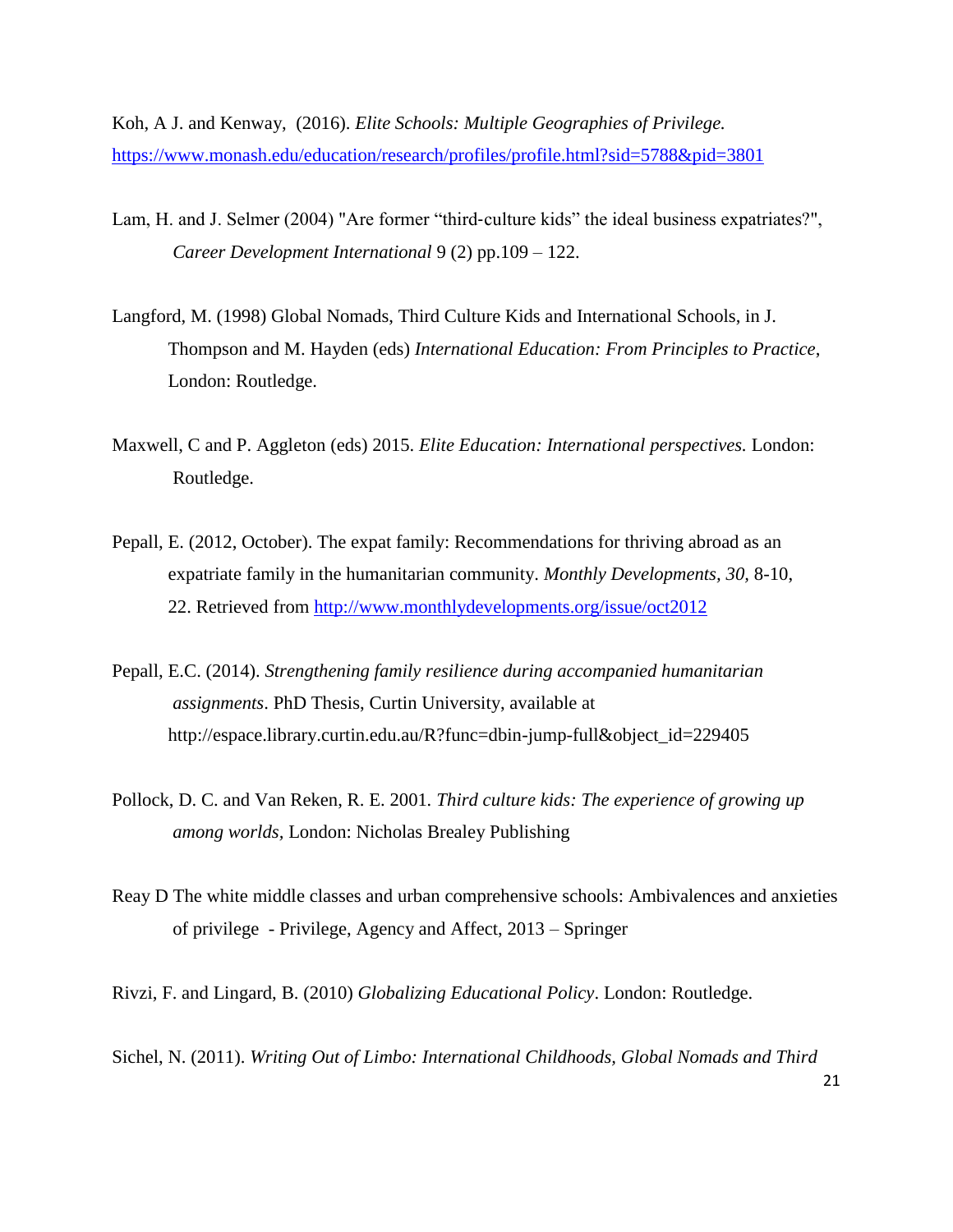l

Stevenson-Moessner, J. (2014). *Portable Roots: Transplanting the Bicultural Child*. Newcastle, UK: Cambridge Scholars Publishing.

Storti, C. (2002). *The Art of Coming Home*. London: Nicholas Brealey Publishing.

- Tamateaa L, J. Hardya & P. Ninnesa (2008). Paradoxical inscriptions of global subjects: critical discourse analysis of international schools' websites in the Asia–Pacific Region, *Critical Studies in Education* 49 (2) 157-170.
- Tanu, D. 2015. *Unpacking 'Third Culture Kids': the Transnational Lives of Young People at an International School in Indonesia.* PhD thesis, University of Western Australia.
- Wrasti, V. (2012). *Volunteer Tourism in the Global South: Giving Back in Neoliberal Times*, London: Routledge.
- [Waters,](http://scholar.google.co.uk/citations?user=a2od2H0AAAAJ&hl=en&oi=sra) J. and [R Brooks](http://scholar.google.co.uk/citations?user=Z6kjRt0AAAAJ&hl=en&oi=sra) (2010). [Accidental achievers? International higher education, class](http://www.tandfonline.com/doi/abs/10.1080/01425690903539164) [reproduction and privilege in the experiences of UK students overseas,](http://www.tandfonline.com/doi/abs/10.1080/01425690903539164) *British Journal of Sociology of Education* 31 (2) 217-228 .

<sup>i</sup> While many self-identified corporate expatriates would undoubtedly baulk at being described as 'migrants', one assumption underpinning this paper is that they can arguably be considered as mobile professionals, or